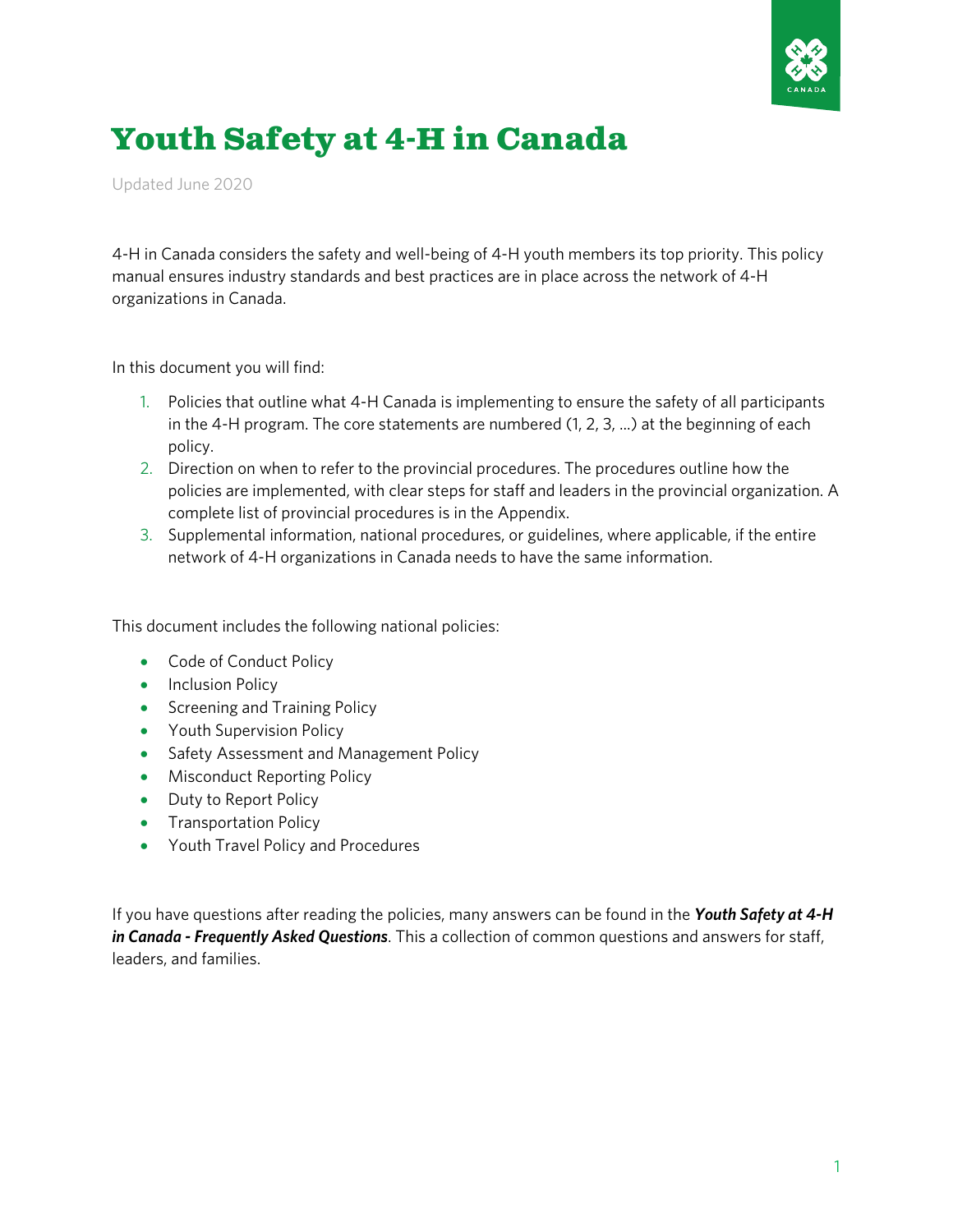

## <span id="page-1-0"></span>**Table of Contents**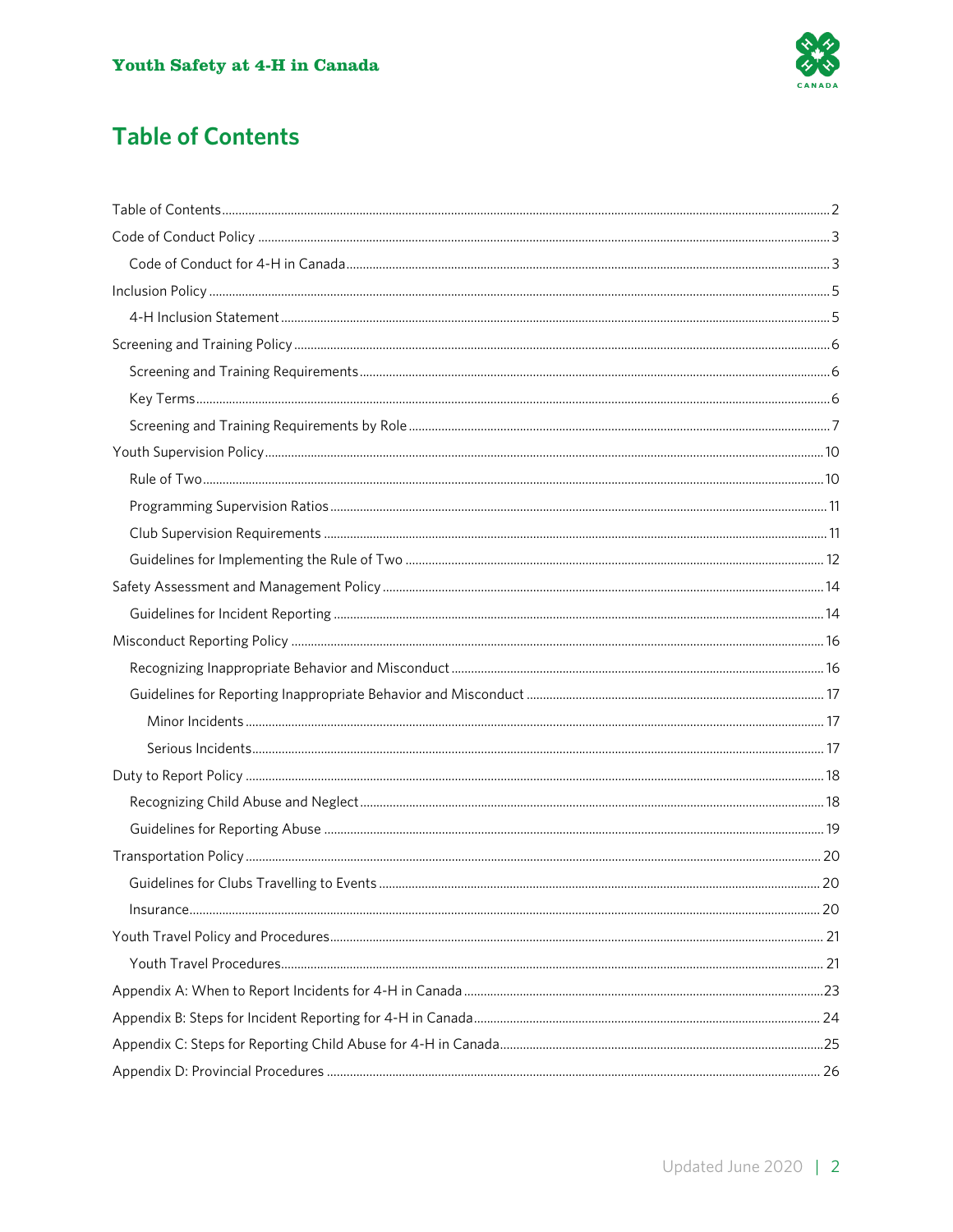

## <span id="page-2-0"></span>**Code of Conduct Policy**

The 4-H in Canada Code of Conduct outlines the expectations and guidelines for everyone involved in 4-H activities. Only when all participants are following these guidelines can we provide 4-H members with meaningful opportunities within an environment that is safe, inclusive, and fun for all involved.

- 1. There is no tolerance for conduct that conflicts with the Code of Conduct for 4-H in Canada or other supporting policies.
- 2. Incidence of misconduct by a youth member, leader, volunteer, staff, 4-H family member or guest must be reported to the provincial organization as outlined in the *[Misconduct](#page-15-0) Reporting [Policy](#page-15-0)***.**

### <span id="page-2-1"></span>**Code of Conduct for 4-H in Canada**

As a positive youth development organization, we are committed to providing 4-H members with meaningful experiential learning opportunities within an environment that is safe, inclusive and fun for all involved. This is the responsibility of everyone involved in any 4-H activity.

### **This Code of Conduct applies to:**

- 4-H youth members and their families;
- 4-H trained leaders and screened volunteers;
- camp counsellors and youth leaders;
- non-screened guests;
- 4-H staff and governing leadership;
- 4-H program partners; and
- other participants or observers of 4-H events.

### **I will:**

#### **Represent 4-H and myself in a positive way**

- Use words, actions, and behaviours that are respectful, non-judgmental, and kind, towards all youth, leaders, volunteers, staff, families, and participants.
- Honour the 4-H Pledge and participate in the spirit of good sportsmanship, respecting rules and guidelines.
- Ensure all actions, including social media activity, is positive and reflects the integrity of 4-H.
- Act with honesty and integrity when dealing with property, monies, and other assets being used for 4-H purposes.
- Respect other youth, leader, volunteer and staff's, rights to privacy and the confidentiality of personal information.
- Provide appropriate animal care according to industry codes of practice [\(nfacc.ca\)](http://www.nfacc.ca/).
- Abide by all federal and provincial laws.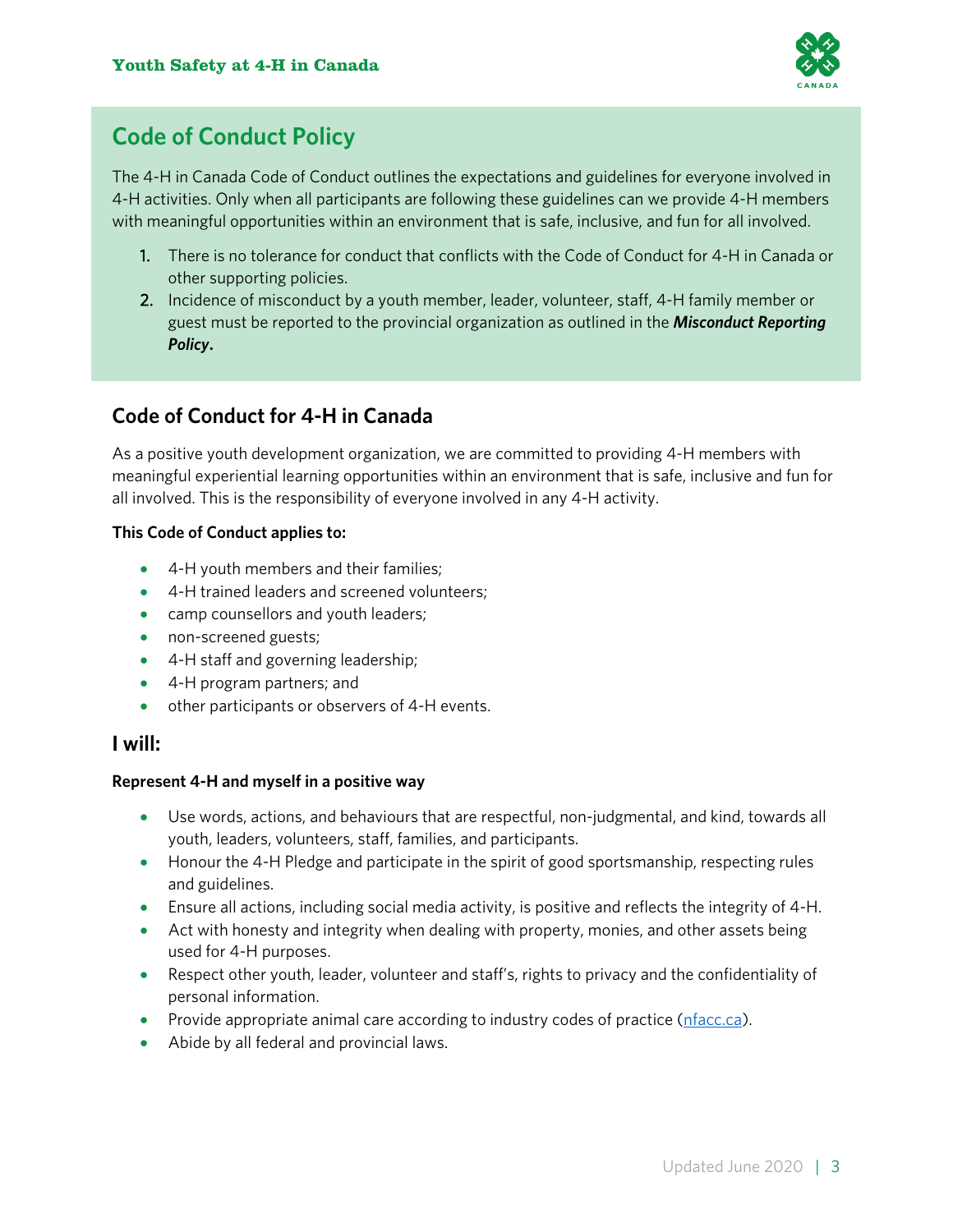

#### **Promote a safe, inclusive, and fun environment**

- Be vigilant in ensuring an environment that is safe and protects youth, leaders, volunteers and staff from emotional, physical, verbal and sexual abuse.
- Refrain from using drugs or alcohol during any 4-H youth events.
- Make all reasonable efforts to ensure equal opportunity and access to participation for all 4-H youth members and abide by the 4-H Canada's Inclusion Statement.
- Uphold the 4-H motto "Learn To Do By Doing" in an environment that is friendly and fun.

#### **Lead by example**

- Adhere to the policies and procedures of 4-H Canada and provincial organizations.
- Act as a positive role model.
- Work collaboratively with all, including 4-H members, families, fellow leaders and volunteers, staff, and guests.

In addition, trained leaders, screened volunteers, and staff will:

- Fulfill their responsibilities as outlined in the position description, and act within the limitations of authority for the position.
- Maintain the confidentiality of any information regarding 4-H that was obtained as part of the position.

### **Acknowledgement**

Provincial councils, regions, districts, areas, associations and/or clubs may have additional guidelines or policies. It is the responsibility of each 4-H participant to familiarize themselves with the rules that pertain to their individual participation in 4-H events and activities.

### **By signing this Code of Conduct, I acknowledge that I will comply with these standards and all 4-H policies applicable to my role.**

I, \_\_\_\_\_\_\_\_\_\_\_\_\_\_\_\_\_\_\_\_\_\_\_\_\_\_\_\_\_\_\_\_\_ (print name), in my role as \_\_\_\_\_\_\_\_\_\_\_\_\_\_\_\_\_\_\_\_\_\_\_\_\_\_\_\_\_

acknowledge that there are consequences to non-compliance with this Code of Conduct on the part of me or anyone accompanying me, at a 4-H activity or event. After an investigation, consequences may be applied as deemed appropriate and necessary, and may affect my ability to participate in 4-H.

I understand that if I observe behaviour that violates this Code of Conduct, I have a duty to report it to the authorities and/or 4-H where appropriate. Please reach out to your provincial 4-H organization for incident reporting forms and the filing process.

| Signature of participant | Date |
|--------------------------|------|
|--------------------------|------|

Parent / Guardian if participant is under 18 Date

*This document is valid for the current 4-H year only and must be read, signed annually, and kept on file with your provincial organization.*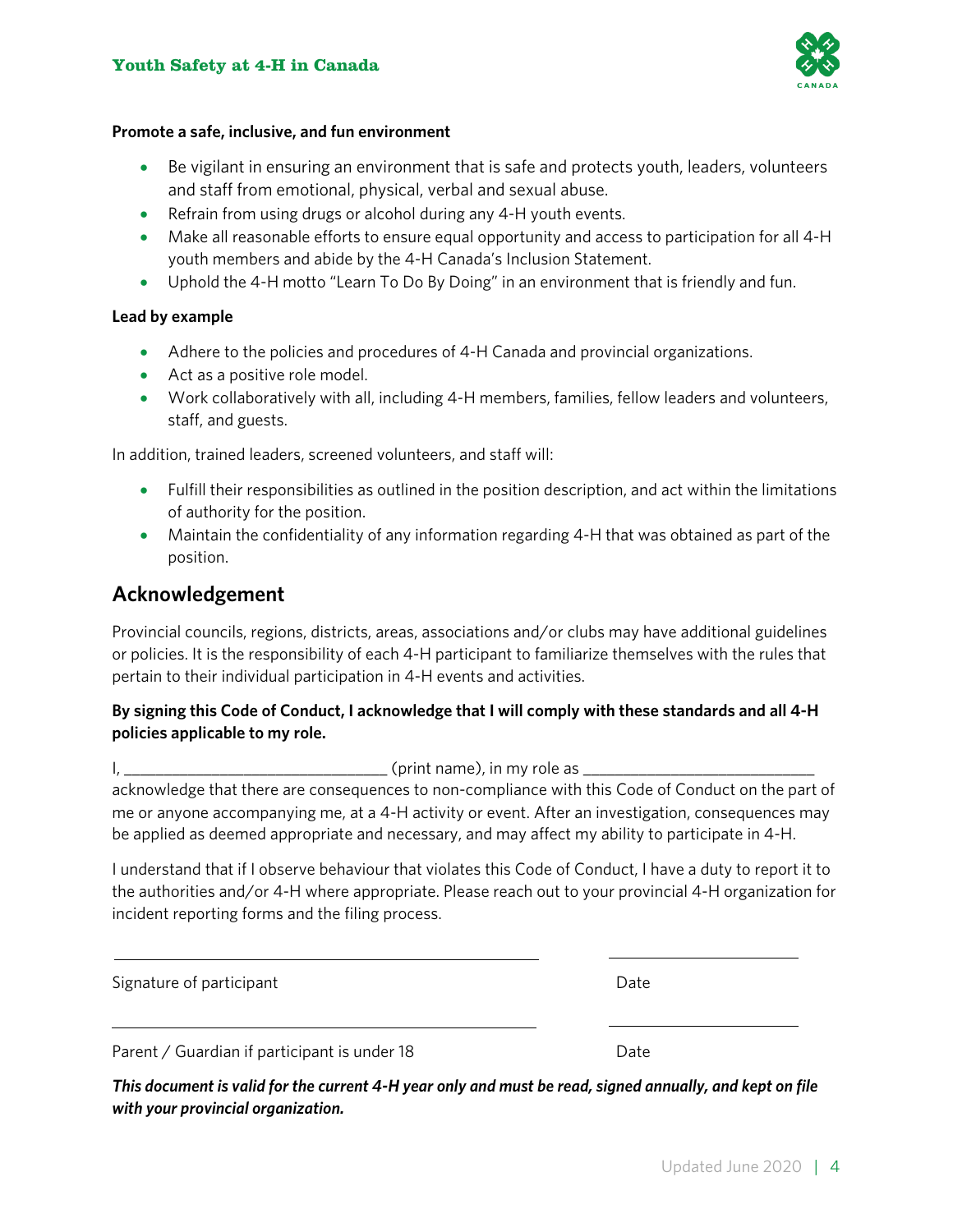

## <span id="page-4-0"></span>**Inclusion Policy**

- 1. All 4-H programming in Canada must adhere to and uphold the 4-H Inclusion Statement.
- 2. Staff and trained leaders are responsible for working with youth members and their families to find accommodations that would allow for access and participation.

## <span id="page-4-1"></span>**4-H Inclusion Statement**

4-H in Canada is open to all\* **without discrimination based on race, national or ethnic origin, colour, religion, sex, age or, mental or physical disability.\*\***

4-H is dedicated to providing a safe and inclusive environment that allows for universal access and participation. Where barriers to participation are identified, 4-H will, with reasonable accommodation, adapt programs, rules, policies, or expectations to reduce or remove the barriers.

Any accommodations, changes or exceptions will be assessed on an individual basis, taking into account the individual experience of the member and their family. The physical safety and emotional well-being of members, leaders, staff and volunteers is 4-H's highest priority and is the ultimate consideration in final decisions.

4-H Canada and local 4-H organizations consider inclusion a priority. Leaders are encouraged to work with individuals and their families to identify and discuss accommodations as required and to reach out to provincial or national office staff for help with unresolved concerns.

*\*This applies to youth members (ages 6 to 25), volunteers, leaders, staff and professionals.*

*\*\*Definition of discrimination as per the Canadian Charter of Rights and Freedoms.*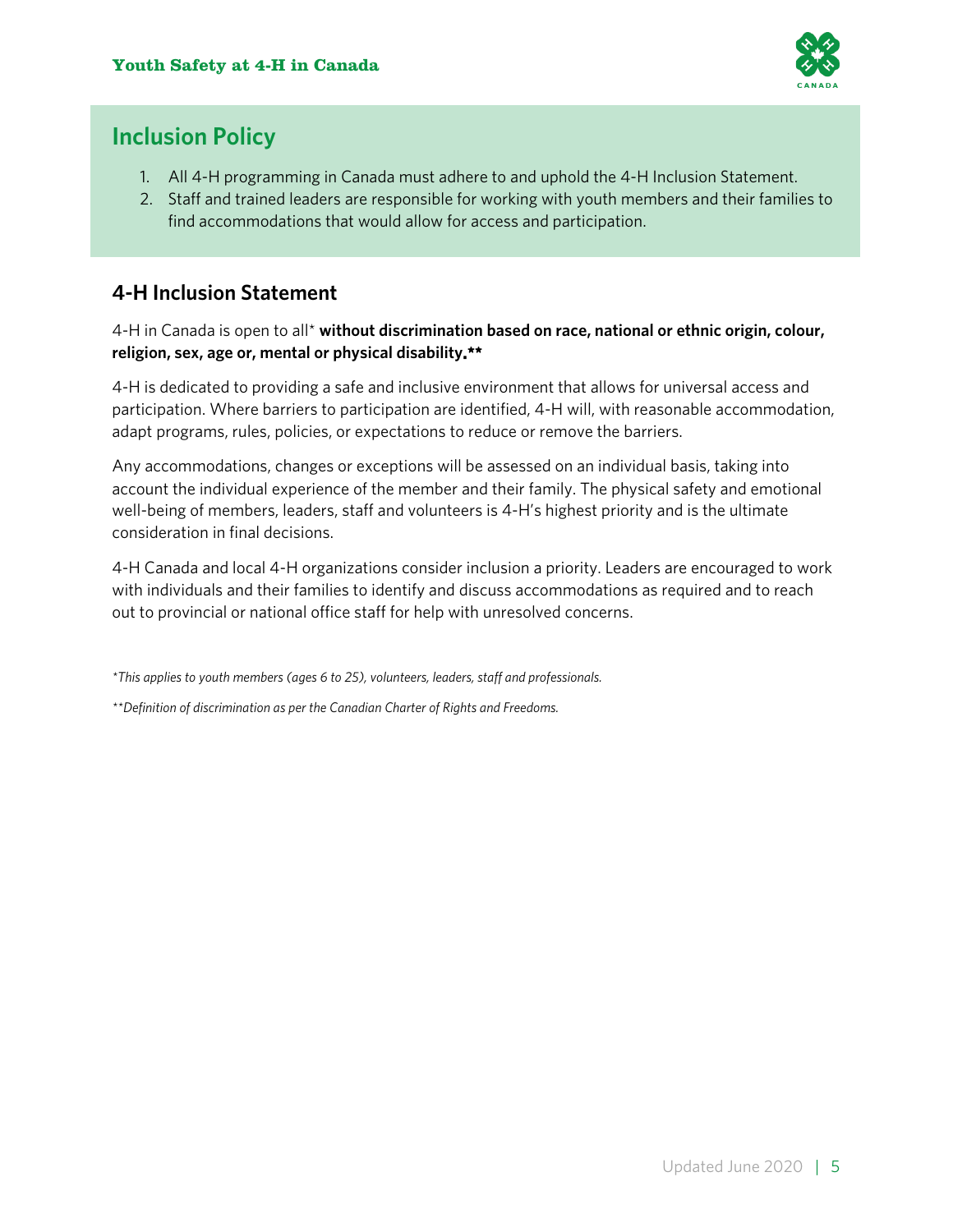

## <span id="page-5-0"></span>**Screening and Training Policy**

- 1. Adults and older youth in a position of trust within 4-H must complete screening and training requirements before supervising and working with youth. This ensures they are aware of their responsibilities as caring adults in youth-adult partnerships, and in delivering safe and meaningful experiences.
- 2. Provincial and national offices are required to maintain secure records of all screening and training requirements either in progress or completed.

### <span id="page-5-1"></span>**Screening and Training Requirements**

The Screening and Training Requirements table below outlines the screening, training, supervision, and responsibility requirements for different roles within the 4-H organization. For example:

- Trained leaders (A) and screened volunteers (B) must complete screening and different levels of training to be approved by their provincial organization to supervise 4-H events and activities.
- Non-screened guests (C) only work occasionally with the organization. As they only complete basic event training, they must be supervised by a trained leader and are not formally approved by their provincial organization.
- Camp counsellors and youth leaders (E) receive specific training to assist with camps or events. There must always be two (2) trained leaders or screened volunteers, but the camp counsellors and youth leaders may be counted as additional supervisors.
- Anyone leading, participating in, or attending a 4-H event must abide by the *[Code of Conduct](#page-2-1) for 4- [H in Canada.](#page-2-1)*

Refer to your provincial organization's Screening and [Training Procedures](#page-25-0) for a unique description of the roles in your provinces.

### **Age of Majority in Canada**

The age of majority in Canada is the age at which a person is considered by law to be an adult. A person younger than the age of majority is considered a "minor child." The age of majority in Canada is determined by each province or territory and varies between the ages of 18 and 19. **4-H Canada will use the age of 18 as reference for its programs, but provinces must adjust based on local law.** For more information, please refer to [www.justice.gc.ca/eng/rp-pr/fl-lf/famil/cons/consdoc/cscam](https://www.justice.gc.ca/eng/rp-pr/fl-lf/famil/cons/consdoc/cscam-paem.html)[paem.html.](https://www.justice.gc.ca/eng/rp-pr/fl-lf/famil/cons/consdoc/cscam-paem.html)

### <span id="page-5-2"></span>**Key Terms**

**Adult:** an adult is a person who has attained the age of majority as defined by legislation in the province or territory in which they live. All trained leaders and screened volunteers, as well as some senior member participants, have attained the age of majority.

**Youth:** a youth is any participant who is under the province or territory's age of majority.

**Senior Youth (18-25):** may play the role of a participant or have the training to act in a leadership role.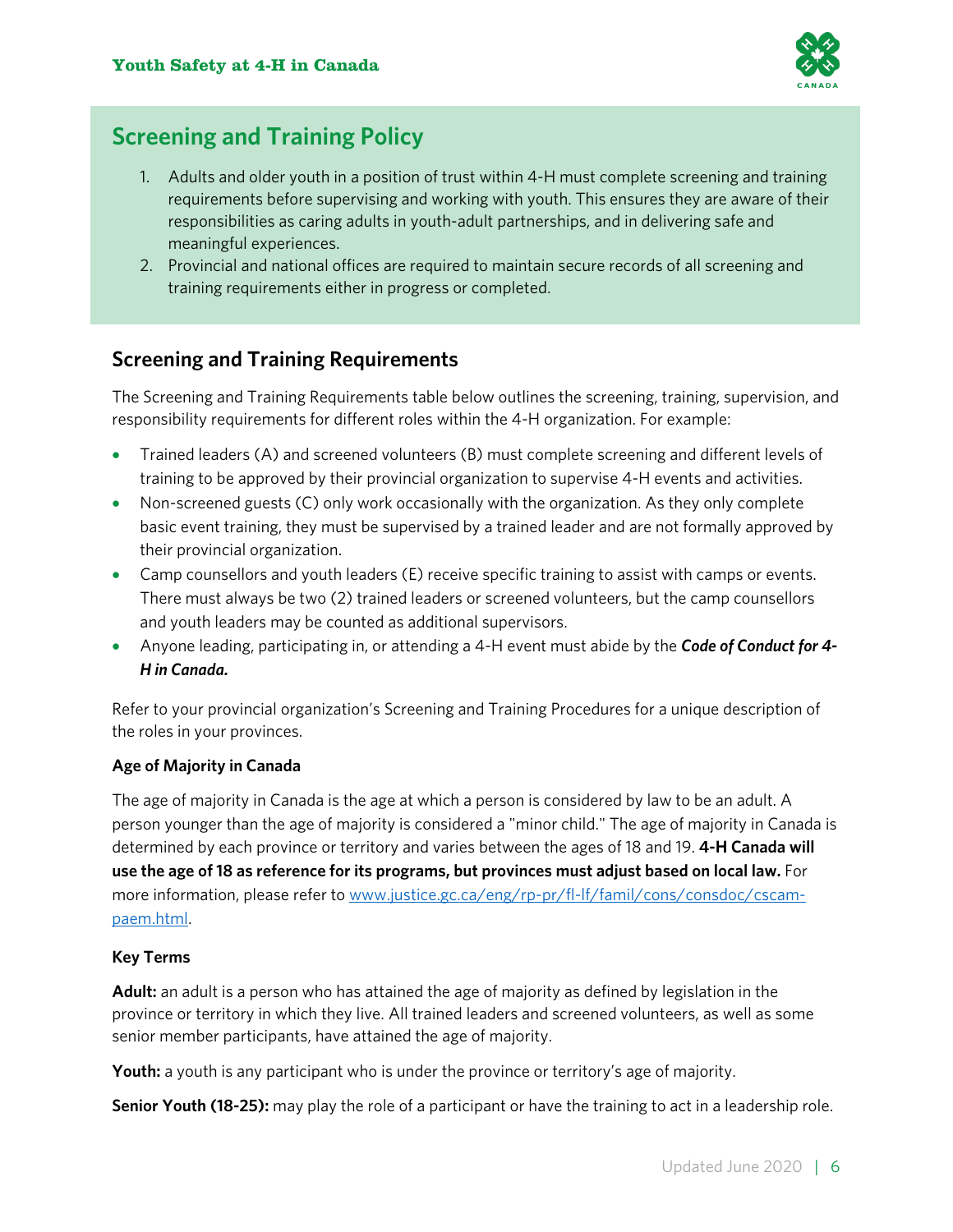

### **Screening and Training Requirements by Role**

<span id="page-6-0"></span>

|                                                                                                                                      | Role in 4-H                                     |                                                                       |                                                         |                                      |                                                                                                                                                  |                                                                                      |
|--------------------------------------------------------------------------------------------------------------------------------------|-------------------------------------------------|-----------------------------------------------------------------------|---------------------------------------------------------|--------------------------------------|--------------------------------------------------------------------------------------------------------------------------------------------------|--------------------------------------------------------------------------------------|
|                                                                                                                                      | Trained leader,<br>4-H staff, YAC<br>$18/19+$ * | <b>Screened</b><br>volunteer,<br>Overnight<br>chaperone<br>$18/19+$ * | Non-screened<br>guests<br>parent, judges,<br>presenters | <b>Board</b><br>members              | Camp counsellors,<br><b>Youth leaders</b><br>members 16-<br>$18/19*$ , receive<br>specific leadership<br>training to assist<br>with events/camps | Youth in a club<br>leadership role<br>assist with the<br>program at club<br>meetings |
|                                                                                                                                      | $\overline{A}$                                  | B                                                                     | C                                                       | D                                    | Е                                                                                                                                                | F                                                                                    |
| <b>Screening</b>                                                                                                                     |                                                 |                                                                       |                                                         |                                      |                                                                                                                                                  |                                                                                      |
| Application                                                                                                                          | $\checkmark$                                    | $\checkmark$                                                          |                                                         | $\checkmark$                         |                                                                                                                                                  |                                                                                      |
| <b>Interview</b>                                                                                                                     | $\checkmark$                                    | $\checkmark$                                                          |                                                         | $\checkmark$                         |                                                                                                                                                  |                                                                                      |
| Reference checks (min. 2)                                                                                                            | $\checkmark$                                    | $\checkmark$                                                          |                                                         | $\checkmark$                         |                                                                                                                                                  |                                                                                      |
| <b>Vulnerable Sector Check</b><br>(completed by police<br>services, clear or approved<br>by staff)                                   | $\checkmark$<br>(3)                             | $\checkmark$<br>(3)                                                   |                                                         | May have<br>completed<br>as a leader |                                                                                                                                                  |                                                                                      |
| <b>Enhanced Criminal Record</b><br><b>Check</b> (clear or approved<br>by staff, includes checking<br>abuse database in MB and<br>NS) | ✓<br>(3)                                        | $\checkmark$<br>(3)                                                   |                                                         | ✓                                    |                                                                                                                                                  |                                                                                      |
| 4-H in Canada Code of<br><b>Conduct</b> (acknowledged<br>annually)                                                                   | $\checkmark$                                    | $\checkmark$                                                          | ✓                                                       | ✓                                    | ✓                                                                                                                                                |                                                                                      |

 $\checkmark$  is an initial requirement (3) is the requirement for renewal every three years

\* *The age of majority is 18 in Alberta, Manitoba, Ontario, Prince Edward Island, Quebec, and Saskatchewan, and 19 in British Columbia, New Brunswick, Newfoundland, Northwest Territories, Nova Scotia, Nunavut, and Yukon.*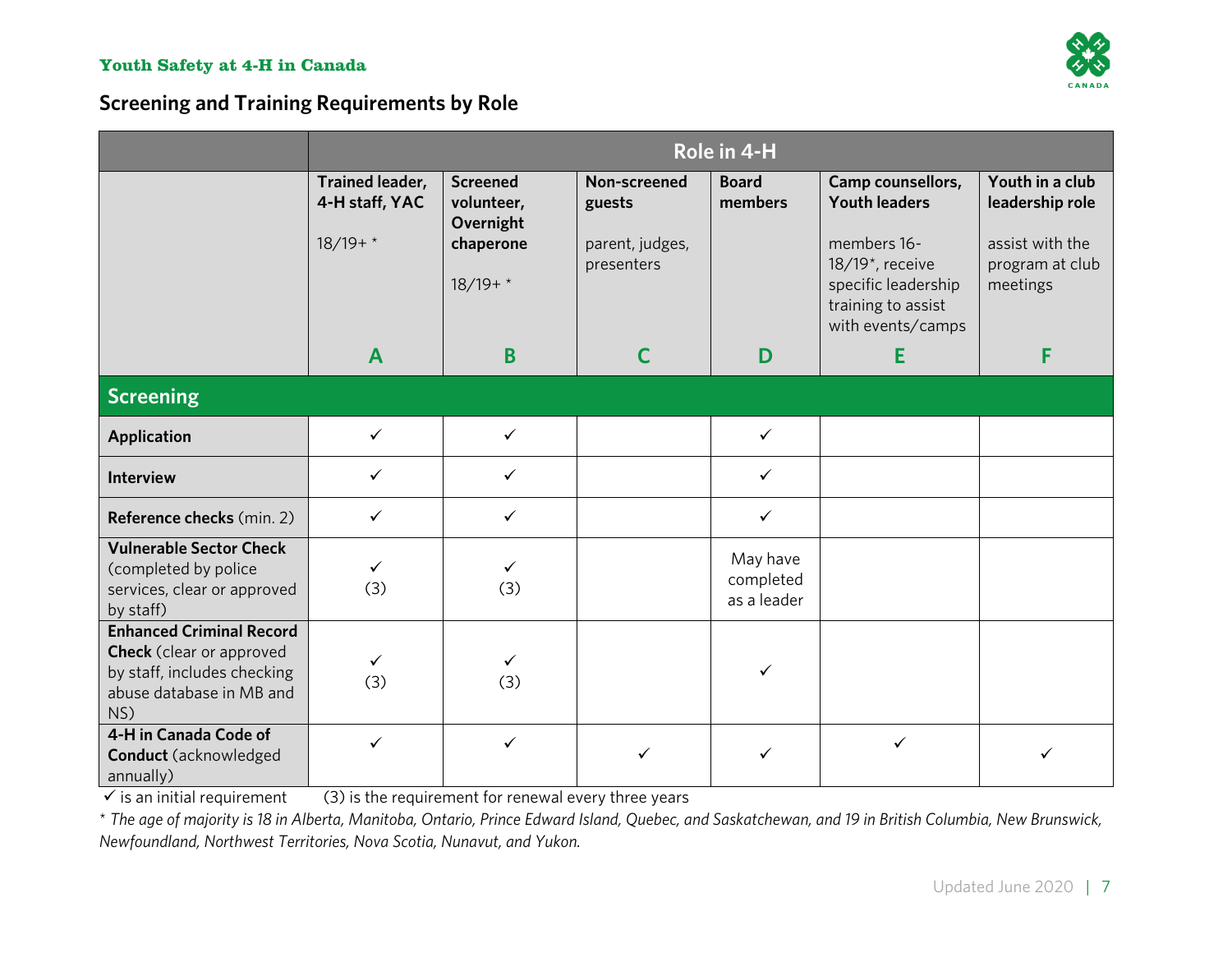

|                                                                    | <b>Trained leader,</b><br>4-H staff, YAC<br>$18/19+$ * | <b>Screened</b><br>volunteer,<br>Overnight<br>chaperone<br>$18/19+$ * | Non-screened<br>guests<br>parent, judges,<br>presenters | <b>Board</b><br>members                             | Camp counsellors,<br><b>Youth leaders</b><br>members 16-<br>18/19*, receive<br>specific leadership<br>training to assist<br>with events/camps | Youth in a club<br>leadership role<br>assist with the<br>program at club<br>meetings |
|--------------------------------------------------------------------|--------------------------------------------------------|-----------------------------------------------------------------------|---------------------------------------------------------|-----------------------------------------------------|-----------------------------------------------------------------------------------------------------------------------------------------------|--------------------------------------------------------------------------------------|
|                                                                    | $\overline{A}$                                         | B                                                                     | C                                                       | D                                                   | Е                                                                                                                                             | F                                                                                    |
| <b>Training</b>                                                    |                                                        |                                                                       |                                                         |                                                     |                                                                                                                                               |                                                                                      |
| <b>Provincial 4-H Training</b>                                     | $\checkmark$<br>(ongoing<br>updates)                   |                                                                       |                                                         |                                                     |                                                                                                                                               |                                                                                      |
| <b>Child Protection Training</b><br>(Commit to Kids)               | (3 - refresher)                                        |                                                                       |                                                         |                                                     |                                                                                                                                               |                                                                                      |
| <b>Youth Safety Training</b>                                       |                                                        |                                                                       |                                                         |                                                     |                                                                                                                                               |                                                                                      |
| <b>Event / Position Training</b><br>(at each event or new<br>role) | $\checkmark$                                           | ✓                                                                     | ✓                                                       | ✓                                                   | ✓                                                                                                                                             | ✓                                                                                    |
| <b>Governance Training</b>                                         |                                                        |                                                                       |                                                         | $\checkmark$                                        |                                                                                                                                               |                                                                                      |
| <b>Supervision</b>                                                 |                                                        |                                                                       |                                                         |                                                     |                                                                                                                                               |                                                                                      |
| <b>Youth Supervision Policy</b><br>requirements (Rule of<br>Two)   | Additional "A"<br>or "B" role must<br>be present       | An "A" role<br>must be present                                        | Must be with an<br>"A" and another<br>"A" or "B"        | Must be<br>with an "A"<br>and another<br>"A" or "B" | Must be with an<br>"A" and another<br>"A" or "B"                                                                                              | Must be with an<br>"A" and another<br>"A" or "B"                                     |
| <b>Counts toward</b><br>programming supervision<br>ratio?          | Yes                                                    | Yes                                                                   | Yes - role<br>explained to<br>youth                     | Yes - role<br>explained to<br>youth                 | Yes - may<br>supervise younger<br>youth. Role<br>explained to youth                                                                           | No-role<br>explained to<br>youth                                                     |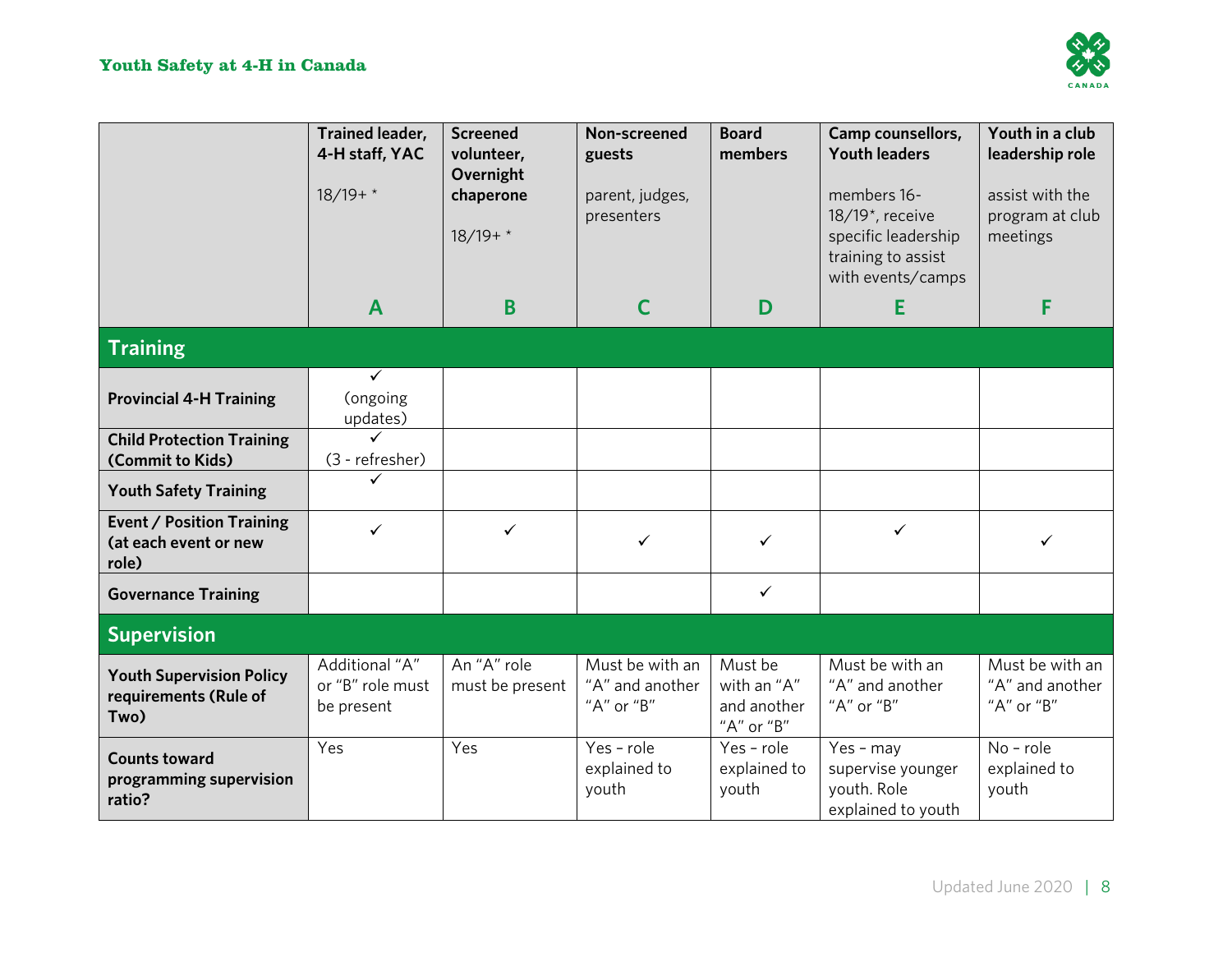

|                                                  | Trained leader,<br>4-H staff, YAC<br>all 18/19+ * | <b>Screened</b><br>volunteer<br>Overnight<br>chaperone<br>all 18/19+ * | Non-screened<br>guests<br>parent, judges,<br>presenters             | <b>Board</b><br>members                                                | <b>Camp counsellors</b><br><b>Youth leaders</b><br>members 16-<br>$18/19*$ , receive<br>specific leadership<br>training to assist<br>with events/camps | Youth in a club<br>leadership role<br>assist with the<br>program at club<br>meetings |
|--------------------------------------------------|---------------------------------------------------|------------------------------------------------------------------------|---------------------------------------------------------------------|------------------------------------------------------------------------|--------------------------------------------------------------------------------------------------------------------------------------------------------|--------------------------------------------------------------------------------------|
|                                                  | $\overline{A}$                                    | B                                                                      |                                                                     | D                                                                      | Е                                                                                                                                                      | F                                                                                    |
| <b>Responsibilities</b>                          |                                                   |                                                                        |                                                                     |                                                                        |                                                                                                                                                        |                                                                                      |
| <b>Adherence to Supervision</b><br><b>Policy</b> | $\checkmark$                                      | ✓                                                                      |                                                                     |                                                                        |                                                                                                                                                        |                                                                                      |
| <b>First aid and emergency</b><br>management     | ✓                                                 |                                                                        |                                                                     |                                                                        |                                                                                                                                                        |                                                                                      |
| Incident reporting                               | ✓                                                 |                                                                        |                                                                     |                                                                        |                                                                                                                                                        |                                                                                      |
| Program planning                                 | $\checkmark$                                      |                                                                        |                                                                     |                                                                        | $\checkmark$                                                                                                                                           | ✓                                                                                    |
| Direct instruction to youth                      | ✓                                                 | $\checkmark$                                                           | Only with<br>trained leaders /<br>screened<br>volunteers<br>present | Only with<br>trained<br>leaders /<br>screened<br>volunteers<br>present | $\checkmark$                                                                                                                                           | Only with<br>trained leaders<br>/screened<br>volunteers<br>present                   |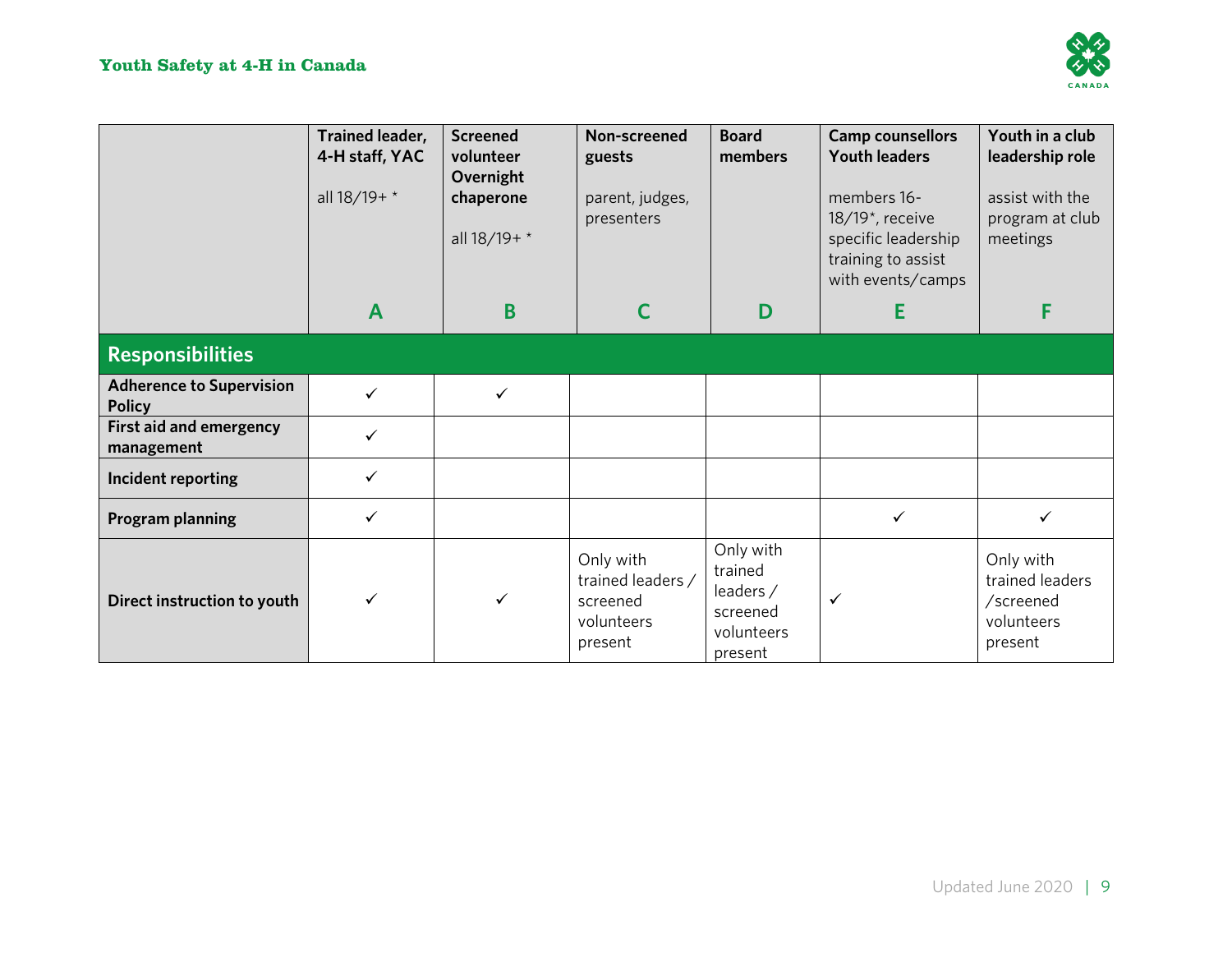

## <span id="page-9-0"></span>**Youth Supervision Policy**

- 1. 4-H delivers youth programs in a safe, inclusive, and fun environment. Staff and trained leaders are required to plan and implement 4-H programs that follow:
	- o The Rule of Two
	- o Programming Supervision Ratios
	- o Club Supervision Requirements

### <span id="page-9-1"></span>**Rule of Two**

**At all 4-H club and project meetings, programming, and events there must always be a minimum of two (2) screened adults, who are not spouses,** regardless of the number of youth members in attendance. At a minimum, there must be one (1) trained leader or staff (A) and one (1) additional screened volunteer (B). Additional non-screened guests (C), or camp counsellors and youth leaders (E) may be required to meet the programming ratios required to safely deliver programs depending on the number of youth members in attendance and the activity. For programming ratios, see the table on page 12.

### **For the protection of all, there must never be a situation where an adult is one-on-one with a youth who is not their child or ward during 4-H meetings, programming, and events.**

The purpose of this policy is to protect youth members, leaders, volunteers, and staff in potentially vulnerable situations. The goal for 4-H programming is to plan for and achieve the rightmost green level of two screened adults with youth.

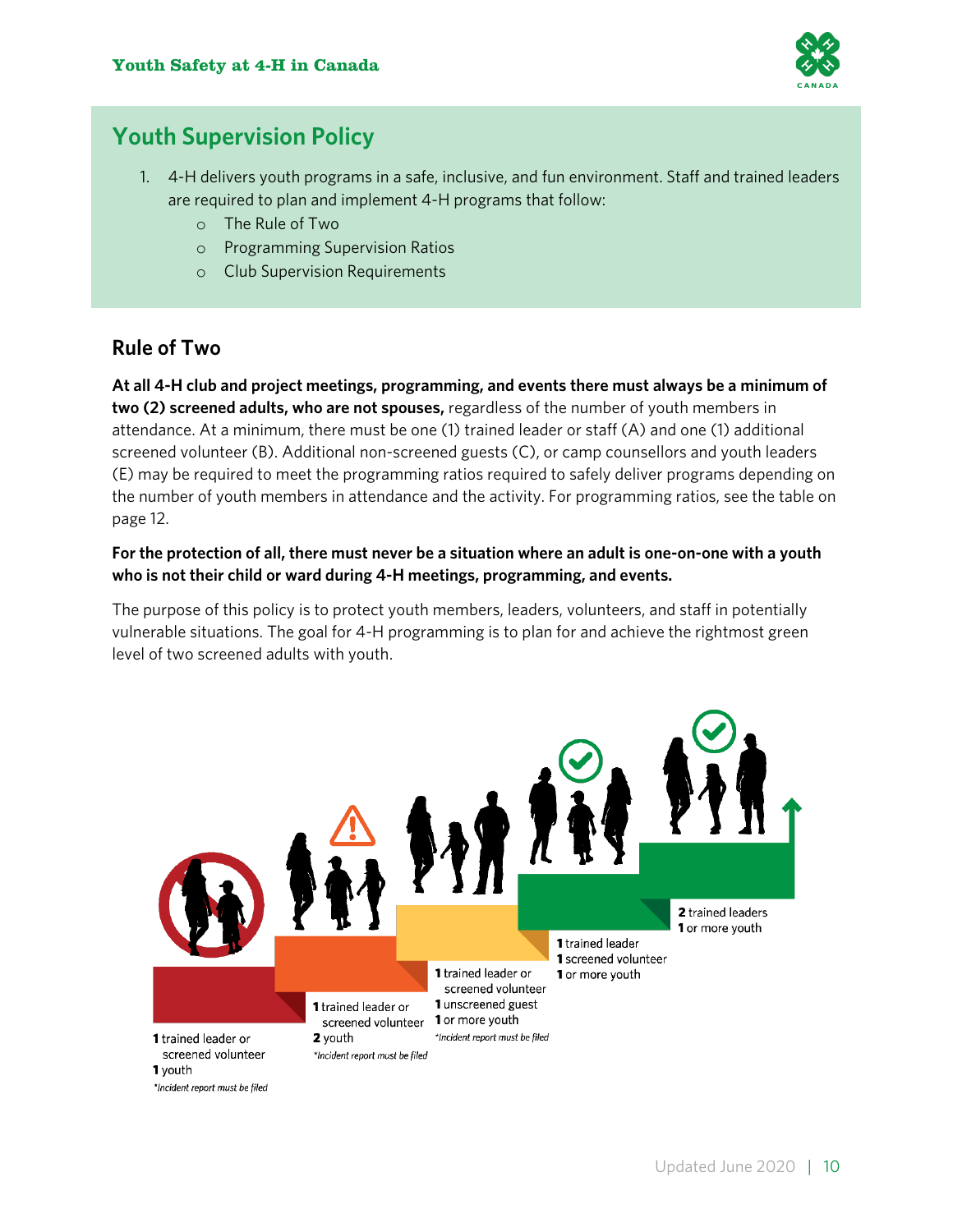

### <span id="page-10-0"></span>**Programming Supervision Ratios**

While the Rule of Two helps protect youth and leaders, safe supervisory ratios are also required to deliver a safe and meaningful program with youth. The table below outlines adult to youth supervision ratios (adult : youth) for different age groups. The total youth count must include all youth and children who are participating in the program, including 4-H members and any other youth guests.

|                                          | Daytime and<br>Low-Risk<br><b>Activities</b>             | Daytime and<br>Low-Risk<br><b>Activities</b>              | Overnight and<br><b>High-Risk</b><br><b>Activities</b>   | Overnight and<br><b>High-Risk</b><br><b>Activities</b>  |
|------------------------------------------|----------------------------------------------------------|-----------------------------------------------------------|----------------------------------------------------------|---------------------------------------------------------|
|                                          | Starting ratio with<br>the Rule of Two<br>(adult: youth) | Ratio for<br>additional<br>participants<br>(adult: youth) | Starting ratio with<br>the Rule of Two<br>(adult: youth) | Ratio for additional<br>participants (adult<br>: youth) |
| 4-H Members<br>/ Cloverbuds<br>6-8 years | 2:10                                                     | 1:5                                                       | 2:10                                                     | 1:5                                                     |
| 4-H Members<br>$9+$                      | 2:30                                                     | 1:15                                                      | 2:20                                                     | 1:10                                                    |
| Senior 4-H<br>members<br>$15+$           | 2:40                                                     | 1:20                                                      | 2:20                                                     | 1:10                                                    |

The Rule of Two is always the minimum, and ratios above apply to small breakout groups. Ratios may be multiplied for larger groups.

Provincial 4-H organizations may choose to adjust these ratios based on the complexity and nature of the program.

### <span id="page-10-1"></span>**Club Supervision Requirements**

For a club to be in good standing and to begin hosting sanctioned meetings, programs or events, there must be at minimum one (1) trained leader or staff (A) and an additional screened volunteer (B) or camp counsellor/youth leader (E), who are not spouses, registered with the club.

Spouses may be part of the club leadership team, but there must always be a third trained leader or screened volunteer present. This requirement is in place to ensure the Rule of Two can be followed, to protect all parties and to prevent any conflict of interest that may arise in the event of financial or other misconduct.

The club registration must be on file with the provincial 4-H organization and will be reviewed each club year. Strict action will be taken if clubs are not in compliance with requirements.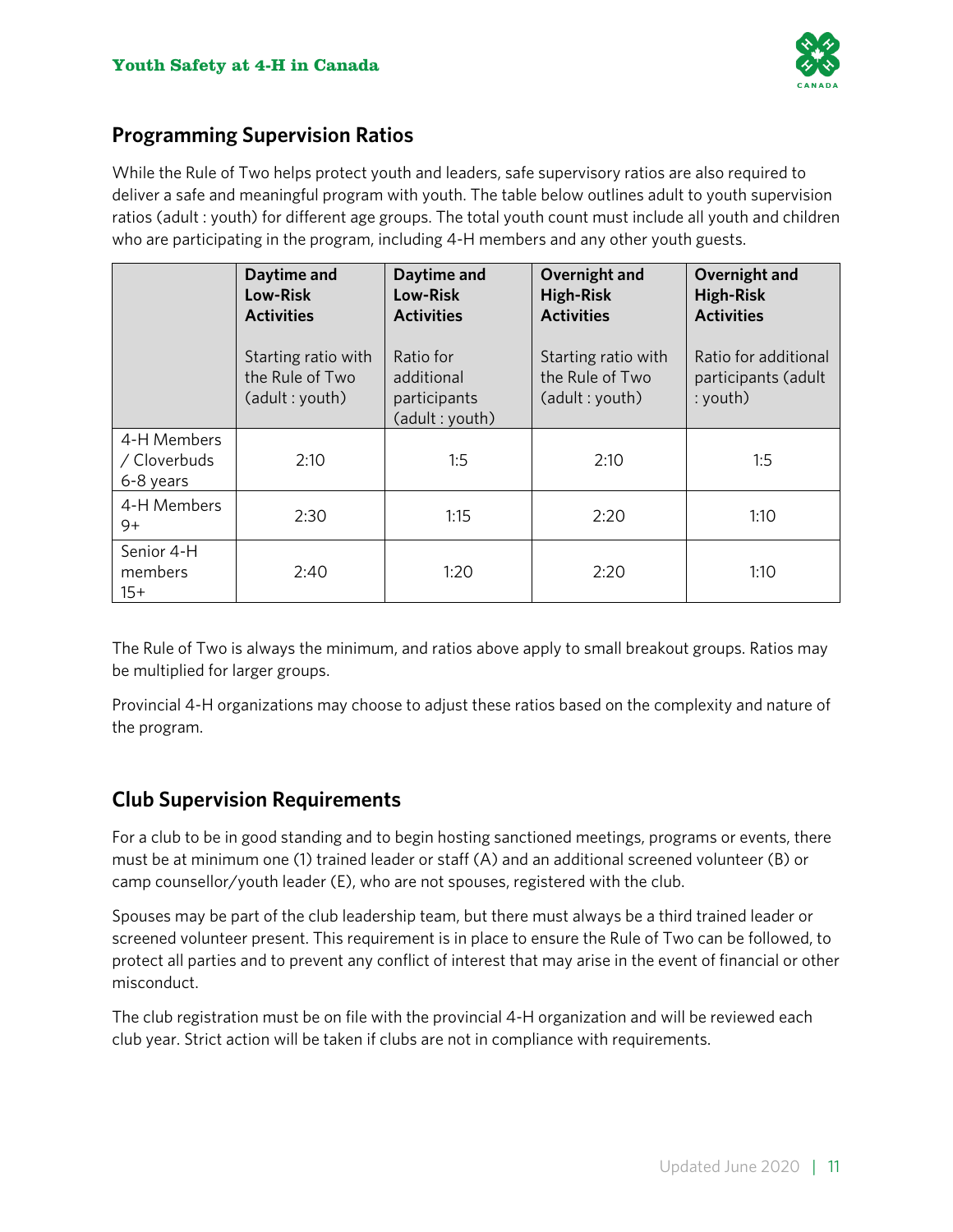

### <span id="page-11-0"></span>**Guidelines for Implementing the Rule of Two**

#### **General Rule of Two Practices**

- At minimum one (1) trained leader or staff (A) and one (1) additional screened volunteer (B), who are not spouses, must attend club and project meetings or events, and be responsible for youth members.
- At minimum one (1) staff member (A) and one (1) overnight chaperone (B), who are not spouses, must attend national and provincial programs or camps, and be responsible for youth members.
- Meetings, events, or programming may only start when the two (2) trained leaders or screened volunteers have arrived. Trained leaders must clearly communicate to families when the meeting starts and stops, as parents are responsible for transportation and supervision outside of those times. For example, "The program commences when the club meeting starts and we say the 4-H Pledge." The Rule of Two applies when the programming or meeting begins.
- Trained leaders and screened volunteers must introduce themselves to youth and parents as they arrive so that the caregivers are clear of who is responsible for the program.
- While delivering the program, trained leaders and screened volunteers must always be within earshot of one another when working with youth.
- When communicating with youth, always use a group email or chat and, when communicating with only one youth, copy parents or another leader. Similar to a schoolteacher, a trained leader, screened volunteer, or youth leader is in a position of power with youth members and must ensure all of their communications are appropriate and transparent by including another leader or parent.
- **Leaders and volunteers must never be one-on-one with youth**. If it is necessary to interact with an individual youth due to an injury or urgent private matter, there must always be two (2) adults present to ensure a safe environment for both the youth and adults.

#### **The Rule of Two at Public Events**

- When attending a fair or volunteering at an event, plan to ensure there is enough supervision. It may be possible to connect with another 4-H group to provide greater supervision coverage.
- If breaking into smaller groups, there must be at least one (1) trained leader, screened volunteer, or parent with each small group of youth and Programming Supervision Ratios must be achieved. There must never be a situation where an adult is one-on-one with youth.
- The smaller groups must remain on site. Ensure that all adults communicate a safety plan to youth, and everyone knows how to contact the trained leader in charge in case of an emergency.

#### **The Rule of Two at Overnight Events**

• The trained leader or screened volunteers must be on-site and easily reachable.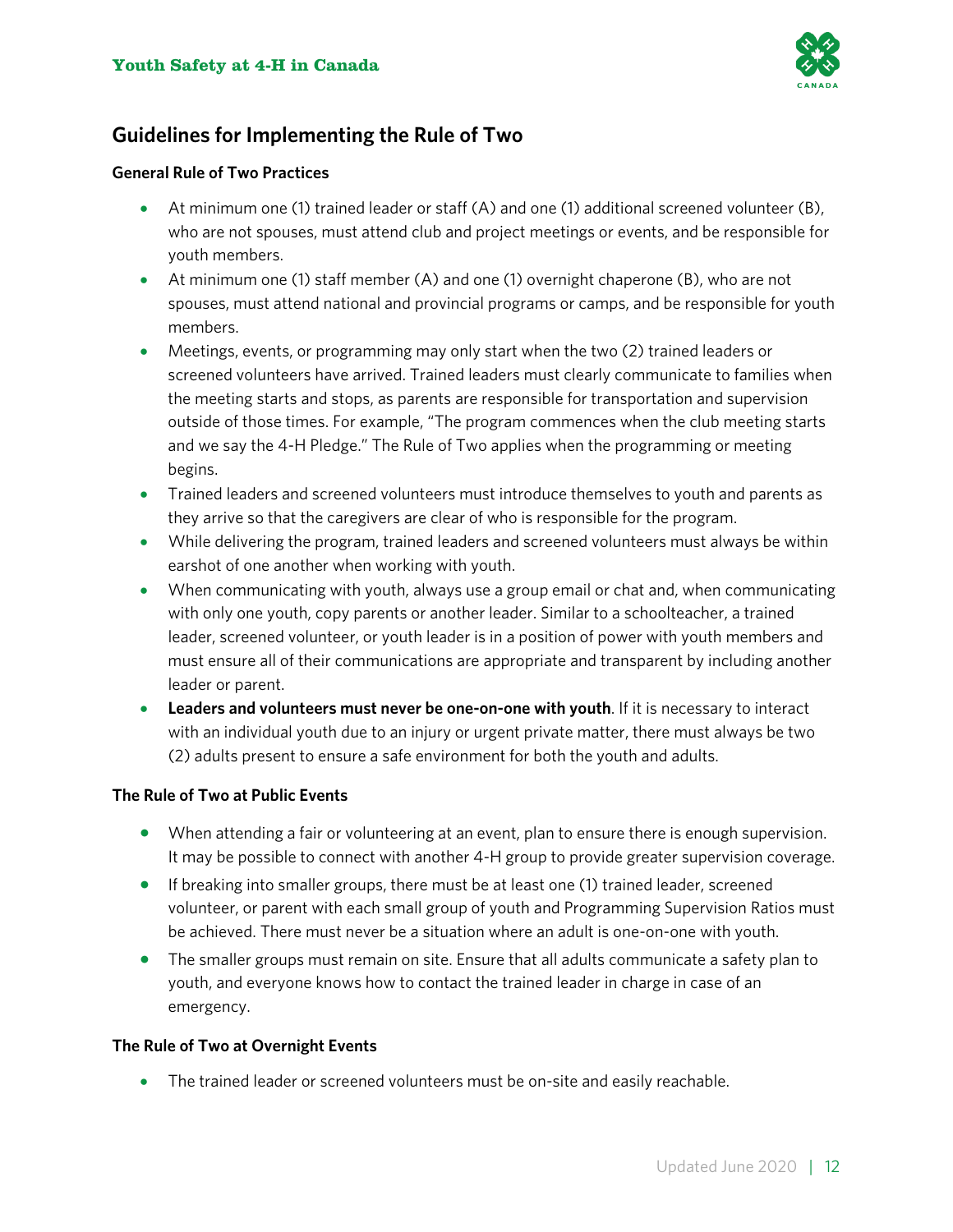

- There must be separate accommodations for youth participants over the provincial age of majority and trained leaders, screened volunteers, or chaperones.
- There must be separate accommodations for males and females (or based on how they identify). Consider using a blank field on registration forms that allow youth to self identify. Follow-up with youth directly to plan accommodations that ensure everyone feels safe and included. Please refer to the *Inclusion Policy*.
- Camp counsellors under the provincial age of majority may share accommodations with youth provided there are two (2) counsellors in the shared accommodation.
- When conducting room checks, two (2) trained leaders, chaperones, or camp counsellors must stand in the doorway and look in the room to ensure they see each member or have them call out to hear their voices. Adults must never enter a youth's room, cabin, or tent alone.
- Female chaperones must check female youth member rooms and male chaperones must check male youth member rooms.
- If there is only one male chaperone, a female chaperone can accompany him (or vice versa), but it is the male chaperone who must look into the male rooms (and vice versa).
- If necessary, a parent, guardian, or older sibling may share a room with their own children or sibling only, but it is best if all youth have the same experience by sharing rooms between themselves.
- Adult leaders and chaperones who are spouses may room together. As youth see leaders and chaperones as role models and representative of 4-H values, be sure to model a healthy relationship and put the needs of the youth first. Refer to the *[Code of Conduct for 4-H in Canada](#page-2-1)* for more information.

### **The Rule of Two during Homestay**

- In homestay scenarios, the adults in the home play the role of temporary guardian and must complete 4-H and police screening.
- The accompanying 4-H chaperones continue to provide supervision over the entire group and program. For this reason, the Rule of Two in a homestay situation may include spouses or another adult over the provincial age of majority. In some cases, this has been a parent and another family member who is over the provincial age of majority.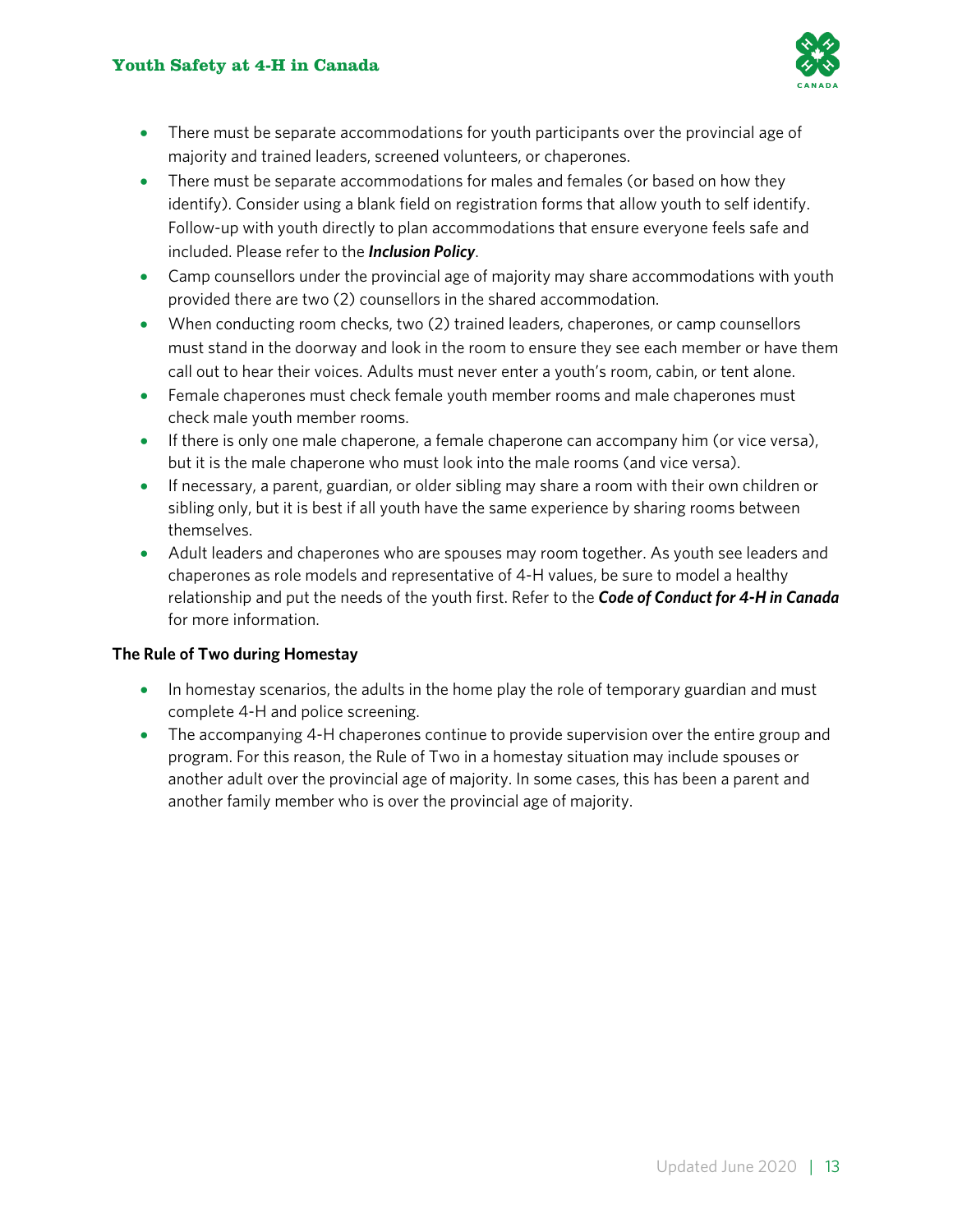

## <span id="page-13-0"></span>**Safety Assessment and Management Policy**

- 1. Staff and trained leaders are responsible for conducting program safety assessments and implementing preventative procedures that follow all policies and guidelines.
- 2. Staff and trained leaders are responsible for completing an activity plan for the following events and programs:
	- o multi-club or regional events
	- o include 4-H organized transportation and/or accommodations, or
	- $\circ$  involve high-risk activities (i.e. skiing, water activities, paintball, woodsmen competition, youth operating recreational vehicles)
	- o third party service providers require a waiver (i.e. archery, shooting range, or a trampoline, etc.)

The activity plan will be submitted to the provincial organization for review and shared with all youth, leaders, and families in advance of the event or program.

- 3. Activities that abide by all policies are sanctioned 4-H events and have insurance coverage for youth, leaders, volunteers, staff, and invited guests.
- 4. Staff and trained leaders are responsible for coordinating the management of participants' health during 4-H activities. This includes:
	- $\circ$  Receiving a completed registration form annually by each youth and adult to indicate membership with a provincial 4-H organization and permission to attend activities.
	- $\circ$  Receiving a health information form annually, which is kept up to date, and is on hand for each youth and adult participant at all activities. Leaders must review the health form and discuss any health issues with youth and parents or guardians to develop a plan for managing care as required.
	- o Maintaining the strict confidentiality of personal or health information or information related to an incident. Sensitive information must only be discussed with those who are providing direct supervision, are responsible for administering first aid, or are providing care.
	- o Notifying the provincial office of minor or serious incidents related to illness, injury, accidents, or safety concerns. Refer to the *[Guidelines for Incident Reporting](#page-13-1)* below.

Refer to your provincial organization's Safety Assessment and Management Procedures for activity planning guidelines, first aid guidelines and procedures, as well as the Information Management Procedures for registration and health information handling processes.

### <span id="page-13-1"></span>**Guidelines for Incident Reporting**

Staff and trained leaders must document all incidents, whether minor or serious, that occur during a 4- H sanctioned activity. The purpose of the Incident Report is to ensure 4-H has details of the incident should questions arise and to ensure measures are taken to prevent future incidents. It is a tool to protect and support youth, staff, leaders, and the organization. A paper copy of a blank incident report should be on hand during any 4-H activities so that it is easy to take notes before entering the incident details into the online form at [4-h-canada.ca/youth-safety.](https://4-h-canada.ca/youth-safety)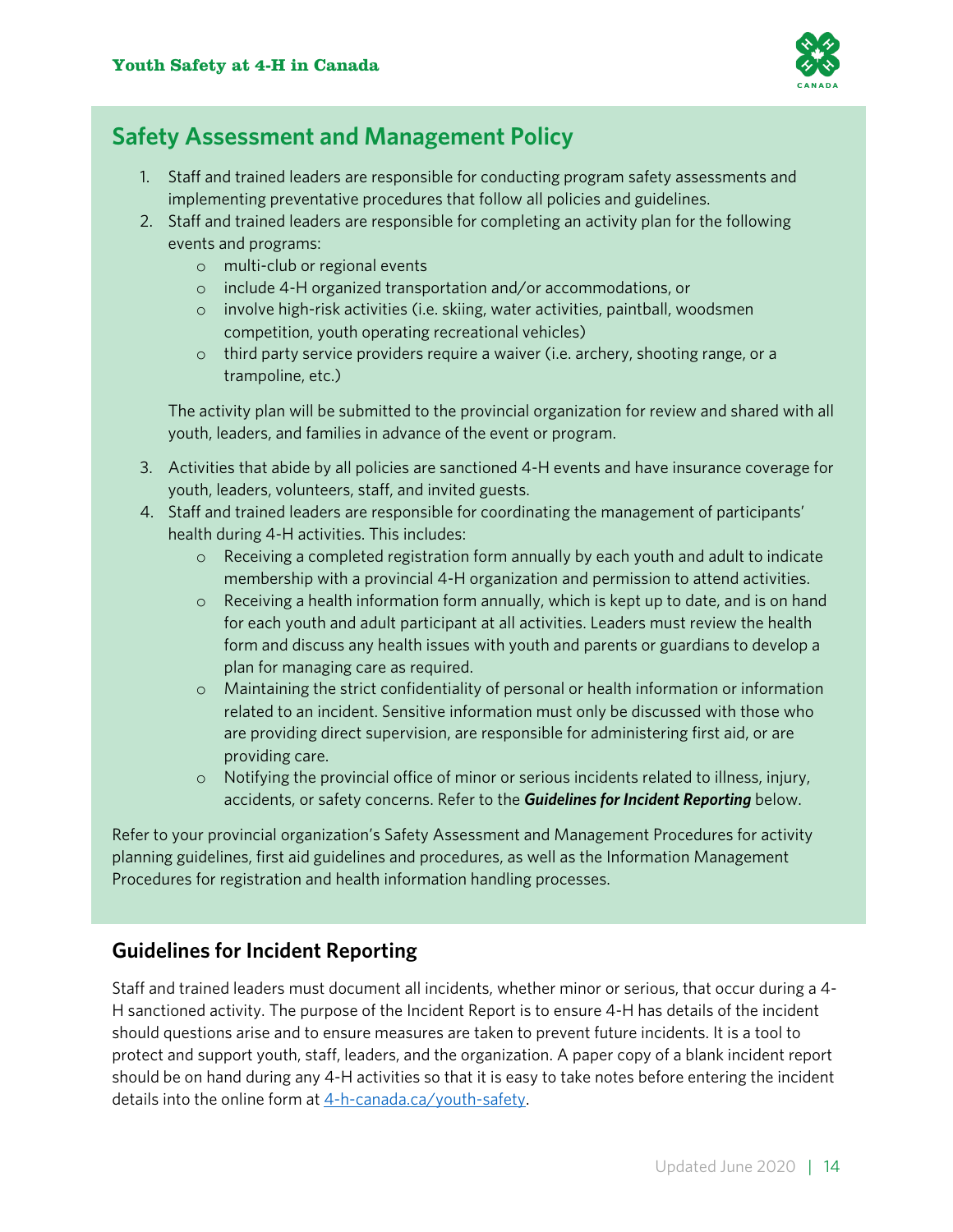

**Non-reportable incidents** are incidents that can be resolved quickly and are unlikely to have future repercussions. For example, non-reportable incidents include:

- basic first aid treatment (scrapes, cuts)
- property damage that can be quickly remedied
- behaviour and discipline issues

#### **Incidents that must be reported include:**

A **minor incident** is a regular occurrence or near miss. These incidents must be documented in an incident report so they can be reviewed to determine any preventive measures or mitigation or may have insurance implications. For example, minor incidents include:

- Illness or injury requiring first aid
- Property damage that cannot be quickly repaired
- Ongoing or serious discipline issues or conflicts

A **serious incident** involves any of the following and requires detailed documentation in the incident report. For example, serious incidents include:

- Requiring assistance from authorities or emergency responders (police, fire, ambulance)
- Participants who are emotionally or psychologically distressed
- Widespread illness of many participants (such as at a large event or camp)
- A stay in a hospital
- Life-threatening illness
- Has future health care repercussions
- Poses a serious or significant negative impact on the 4-H organization
- Future insurance implications
- Interest from the media
- Future negligence and/or criminal repercussions

Refer to *[Appendix A: When to Report Incidents for 4-H in Canada](#page-22-0)* and *[Appendix B: Steps for Incident](#page-23-0)  [Reporting for 4-H in Canada](#page-23-0)* for key steps, and refer to your provincial organization's [Safety](#page-25-0)  [Assessment and Management Procedures.](#page-25-0)

For serious incidents, you must include the following information with the incident report:

- the activity plan;
- notes or statements related to the incident;
- copies of any applicable permission forms; and
- release of liability or waivers.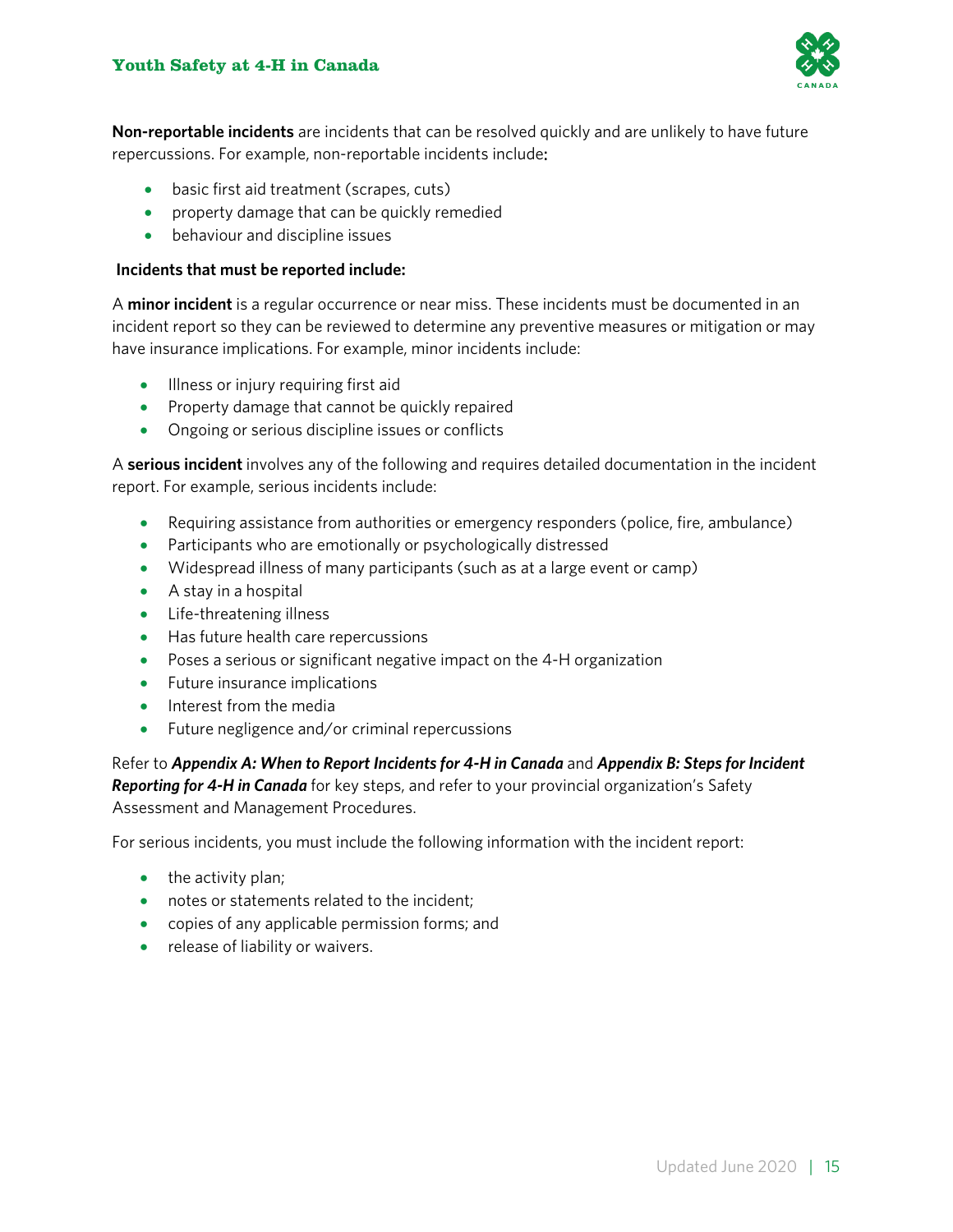

## **Misconduct Reporting Policy**

- <span id="page-15-0"></span>1. 4-H has an open-door policy for reporting concerns of misconduct, harassment, or abuse and takes any claims very seriously. A confidential report may be made by a youth member, leader, staff, parent, participant, or member of the public using the online incident reporting system at [4-h-canada.ca/youth-safety.](https://4-h-canada.ca/youth-safety) Reports will be delivered directly to the provincial organization.
- 2. It is the responsibility of staff and trained leaders to:
	- $\circ$  document any concern about the emotional or physical safety of a youth, and incident that puts a participant at risk, or violation of 4-H in Canada Code of Conduct
	- o send a confidential incident report to the provincial organization
- 3. It is the responsibility of the provincial organization to:
	- o communicate with involved parties and notify 4-H Canada for serious incidents;
	- o conduct investigations;
	- o make determinations on suspension, consequences, and terminations; and
	- o manage appeals.
- 4. As a youth-serving organization, 4-H is committed to ensuring youth, leaders, and staff safety while educating and developing the skills of our youth, leaders, and staff to prevent repeat incidents. 4-H will strive for a positive outcome through coaching and mentoring before considering stricter consequences
- 5. Grounds for suspension or termination include:
	- a. The involved party is the subject of an investigation for a:
		- i. Criminal offence
		- ii. Child protection report
		- iii. Other statutory offence
	- b. The involved party is under review for committing a serious, or repeated, breach of the 4-H in Canada Code of Conduct or Youth Safety policies
	- c. The involved party fails to comply with government statutes or regulations, putting 4- H in Canada, participants, or partners at risk of harm
	- d. The involved party's presence at a 4-H event is believed to pose a risk to others
- 6. 4-H will act promptly and will ensure the process of responding to allegations against any staff, leader, volunteer, or youth is fair to all parties concerned.

Information is held in strict confidence, including the names of those accused or involved in the incident, as well as the nature and details of the allegation. Please refer to your provincial organization's Misconduct Reporting and Appeals Procedure for additional information and guidance.

Refer to the *Duty to Report Policy* below for policy on reporting suspected abuse to local authorities.

### <span id="page-15-1"></span>**Recognizing Inappropriate Behavior and Misconduct**

Within the 4-H in Canada Code of Conduct, there is an outline of the expectations and guidelines for everyone involved in 4-H activities. Conduct that conflicts with the Code of Conduct or other 4-H policies may not be against the law in other contexts, but is still considered inappropriate, must be reported.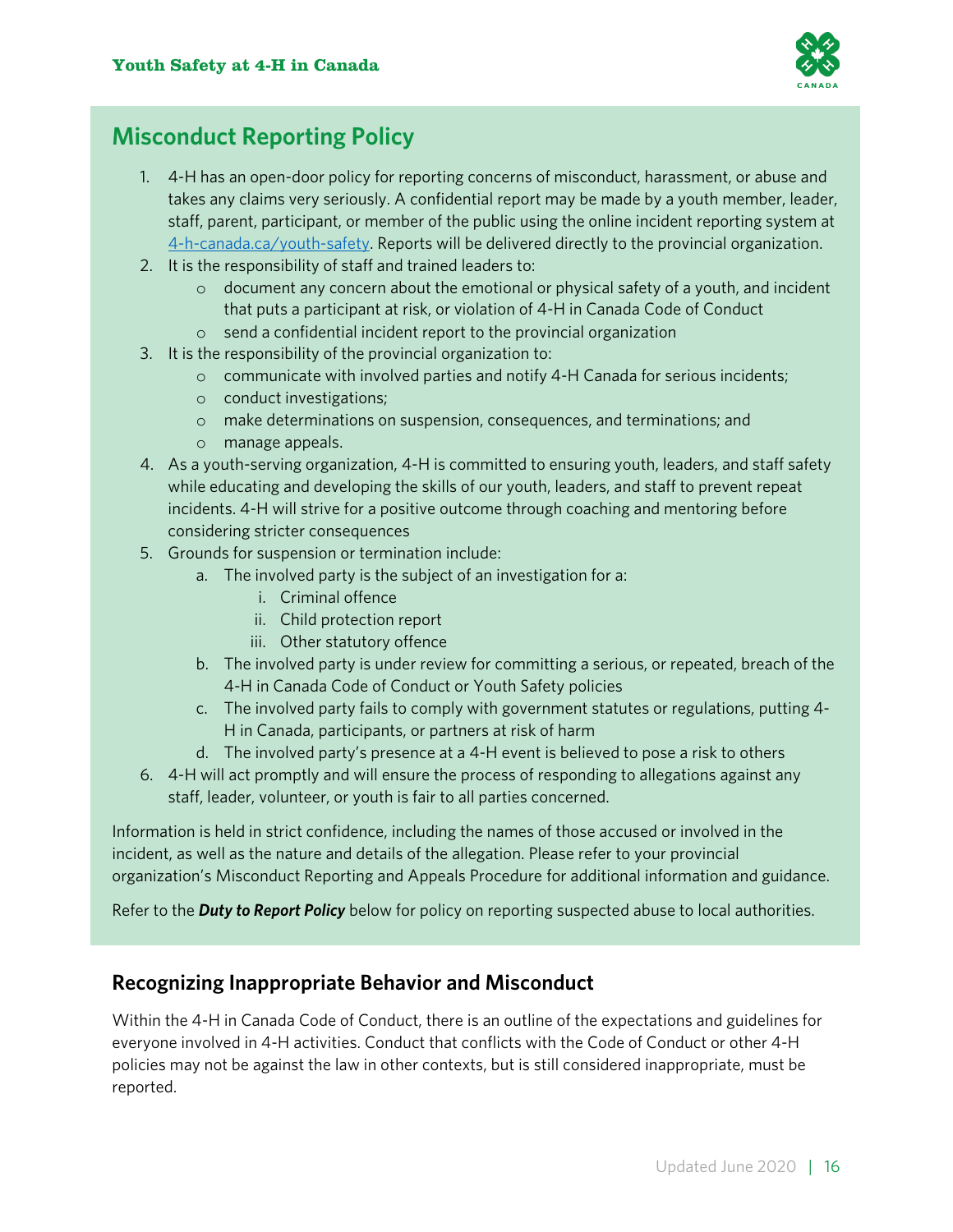

For example, inappropriate behaviour and misconduct can include, but is not limited to:

- a violation of someone's privacy or personal boundaries
- unauthorized contact with a child
- disrespectful or discriminatory remarks with the intent to offend in person, by phone, by electronic means, or through social media
- the use of drugs or alcohol during a 4-H youth event
- bullying behaviour, verbal or physical, that compromises the safety or well-being of another
- sexual behaviour (inappropriate touching, intercourse) with anyone regardless of gender, age, or consent at a 4-H event
- suspicion of theft of funds
- actions that jeopardize safety or result in serious injury
- any other behaviours in conflict with the 4-H in Canada Code of Conduct

### <span id="page-16-0"></span>**Guidelines for Reporting Inappropriate Behavior and Misconduct**

Refer to the *[Appendix A: When to Report Incidents for 4-H in Canada](#page-22-0)* and *[Appendix B: Steps for Incident](#page-23-0)  [Reporting for 4-H in Canada](#page-23-0)* for key steps and refer to your provincial organization's [Misconduct](#page-25-0)  [Reporting and Appeals Procedure.](#page-25-0)

#### <span id="page-16-1"></span>**Minor Incidents**

For minor breaches of the 4-H in Canada Code of Conduct, a review and discussion will be completed at the local level. As a youth-serving organization, 4-H is committed to ensuring youth and leader safety, and preventing incidents, or repeat incidents, through the education and development of skills for youth and leaders. 4-H will strive for positive outcomes through coaching and mentoring before considering stricter consequences.

#### <span id="page-16-2"></span>**Serious Incidents**

After receiving an incident report, the provincial organization may suspend a staff, leader, or youth member. This allows time for the review of the incident, verification of facts of the allegations, and the decision of consequences, which may include termination.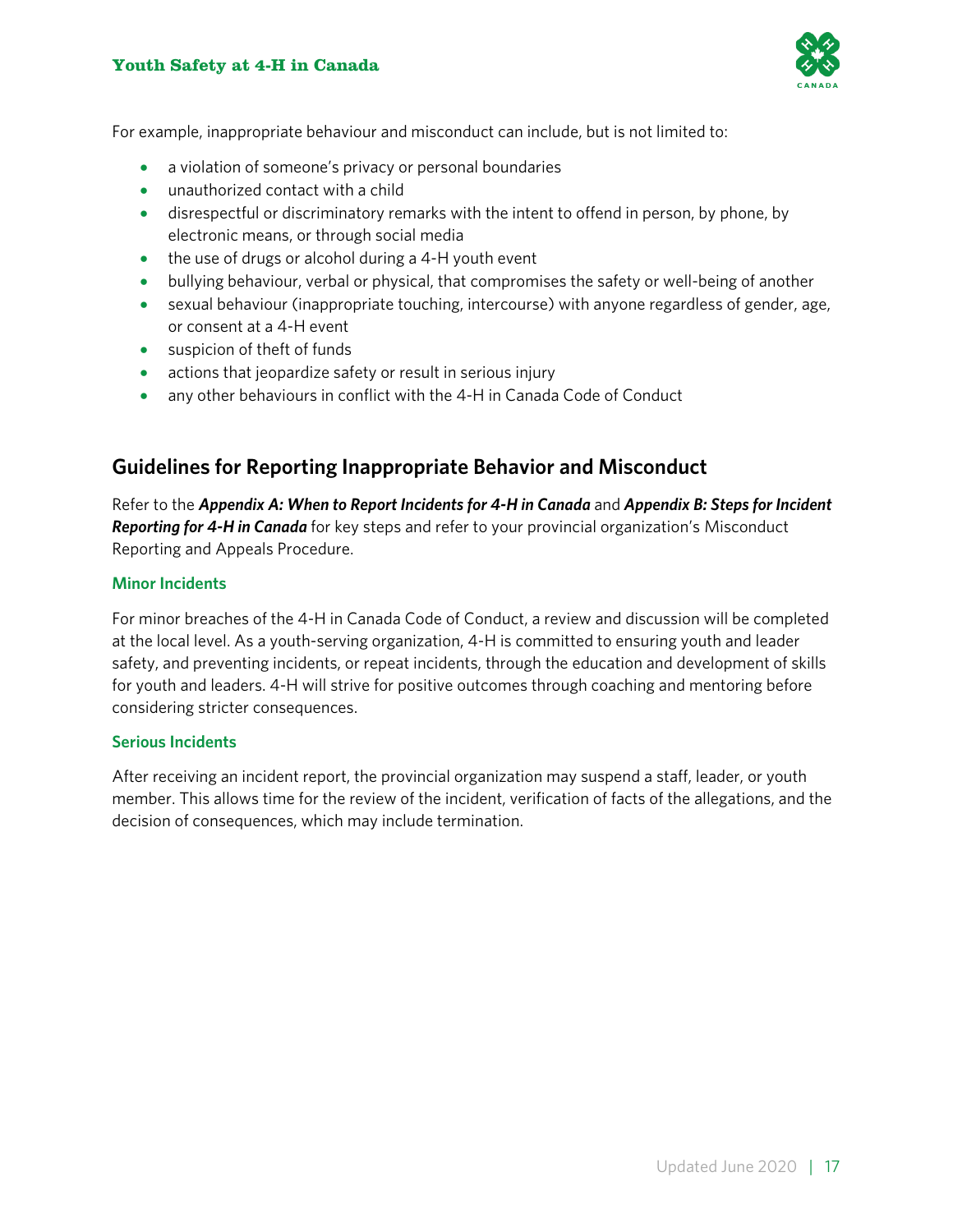

## <span id="page-17-0"></span>**Duty to Report Policy**

The relationship between youth, staff, leaders, and volunteers is based on mutual trust and respect, as well as the Code of Conduct for 4-H in Canada. When an adult or older youth is in a position of authority over youth, the potential for abuse exists.

- 1. It is the responsibility of staff and trained leaders to be aware of signs of child abuse and neglect, and to be alert to disclosures by youth. More information about abuse prevention is provided in this policy and the Commit to Kids training program.
- 2. It is the responsibility of staff and trained leaders to:
	- $\circ$  immediately report any concern that a youth is experiencing child abuse or neglect to the local child protection agency or police service. You do not need to be certain of abuse. It is the agency's job to determine whether abuse or neglect has occurred or is likely to occur.
	- $\circ$  send a confidential incident report to the provincial organization at  $4-h$ [canada.ca/youth-safety](https://4-h-canada.ca/youth-safety)
	- o maintain strict confidentiality
- 3. It is the responsibility of the provincial organization to:
	- o communicate with involved parties and authorities, and to notify 4-H Canada of serious incidents
	- o make determinations on suspension, consequences, and terminations
	- o maintain strict confidentiality

### <span id="page-17-1"></span>**Recognizing Child Abuse and Neglect**

The different forms of abuse and neglect are:

**Physical abuse** is any deliberate physical force or action, by a parent or caregiver, which results, or could result, in the injury to a child. It can include bruising, cuts, punching, slapping, beating, shaking, burning, biting, or throwing a child. Using belts, sticks, or other objects to punish a child can cause serious harm and is also considered abuse.

**Neglect** occurs when a caregiver fails to provide basic needs such as adequate food, sleep, protection from risks, education, clothing, or medical treatment. It also includes leaving a child alone or failing to provide adequate supervision. If the caregiver is unable to provide the child with basic needs due to financial inability, it is not considered neglect, unless relief has been offered and refused.

**Emotional abuse** is a pattern of behaviour that attacks a child's emotional development and sense of self-worth. It includes excessive, aggressive, or unreasonable demands that place expectations on a child beyond their capacity. Emotional abuse includes constantly criticizing, teasing, belittling, insulting, rejecting, ignoring, or isolating the child. It may also include exposure to domestic violence.

**Sexual abuse** occurs when a child is used for the sexual gratification of an adult or an older child. The child may co-operate because they want to please the adult or out of fear. It includes sexual intercourse, exposing a child's private areas, indecent phone calls, fondling for sexual purposes,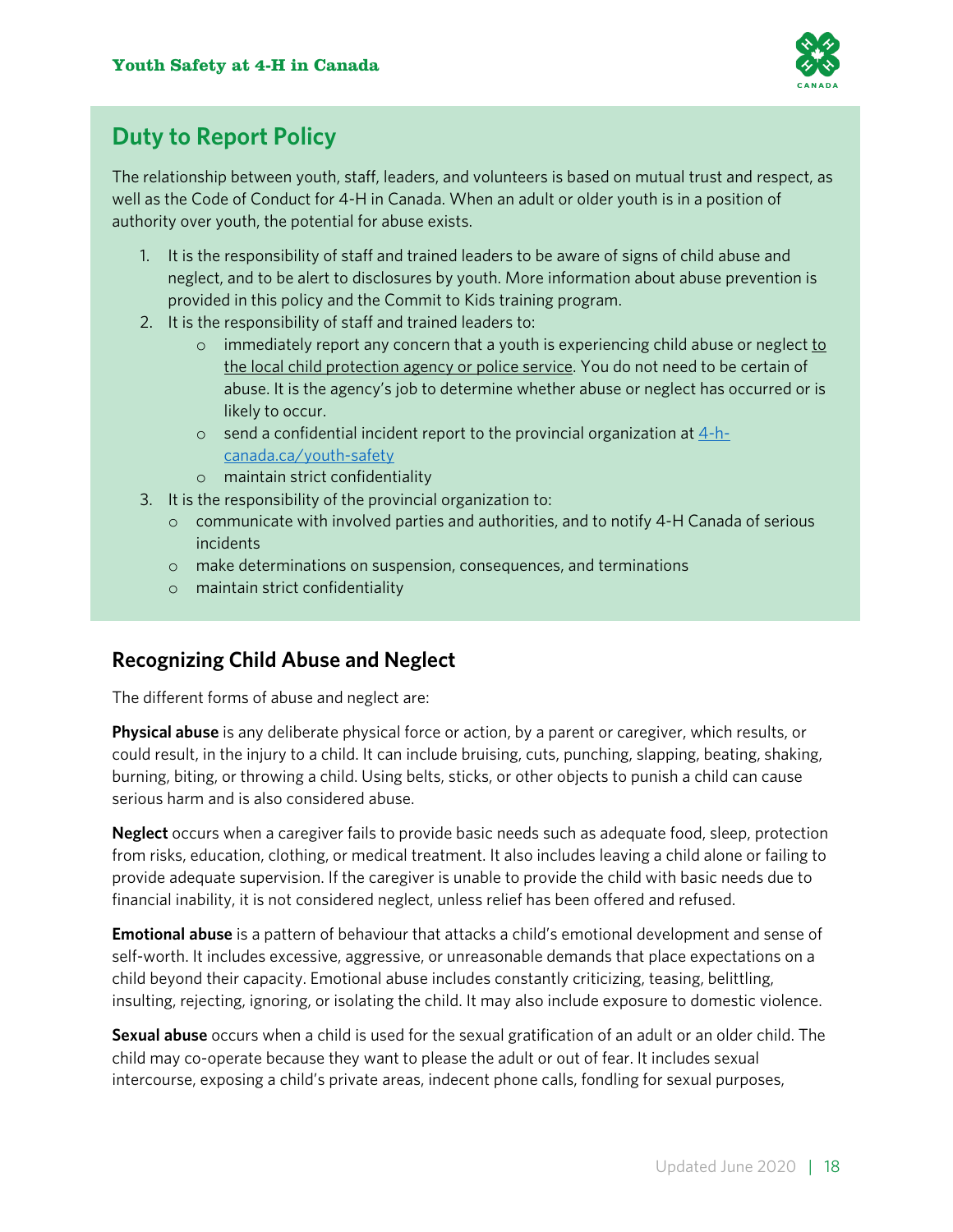

watching a child undress for sexual pleasure, allowing or forcing a child to look at or perform in pornographic pictures or videos, or engaging in prostitution.

**Grooming** is usually a slow, gradual, and escalating process of building trust and comfort with a child. A child sex offender can use a variety of subtle, manipulative techniques to gain access to a child and increase the chances that the child will agree to their sexual advances. Child sex offenders build rapport with the adults around the child so that their involvement with the child is welcomed and encouraged. Grooming typically progresses to testing the child's boundaries (and the child's ability to protect themself) through the telling of sexual jokes, engaging in roughhousing, backrubs, sexual games, etc., in an attempt to see if they are likely to tell someone. Grooming typically progresses from non-sexual touching to 'accidental' sexual touching. This usually occurs during play, so the child may not identify it as purposeful, inappropriate touching.

#### **Watch for the following:**

**Indicators,** especially those of a behavioural nature, such as anxiety or developmental lags that may be signs of other problems. However, a series of indicators observed over a period may be a youth's reaction to abuse or neglect and may appear as dramatic changes from the child's or youth's normal behaviour. Volunteers or staff may also observe patterns of conduct that are consistent with indicators of "grooming." Indicators alone do not prove child abuse or neglect, however, they signal a need for the applicable child welfare organization or police to learn more about the youth's circumstances. That is why indicators must be reported to your applicable child welfare organization or the police, as well as your provincial 4-H office.

*Please refer to this document for a detailed outline of the forms of abuse and possible physical and behavioural indicators to watch for: [gov.bc.ca/assets/gov/public-safety-and-emergency](https://www2.gov.bc.ca/assets/gov/public-safety-and-emergency-services/public-safety/protecting-children/childabusepreventionhandbook_serviceprovider.pdf)[services/public-safety/protecting-children/childabusepreventionhandbook\\_serviceprovider.pdf](https://www2.gov.bc.ca/assets/gov/public-safety-and-emergency-services/public-safety/protecting-children/childabusepreventionhandbook_serviceprovider.pdf)*

**Disclosure** – a youth may tell you *directly* that they are being abused or neglected. Disclosure might begin with one example to see how you react. In other cases, youth do not disclose directly, but communicate what they have experienced *indirectly* through their behaviours, emotions, art, writing, appearance, inquiries, or discussions about fears, concerns, or relationships. Youth also divulge information through indirect statements, statements with conditions (such as "promise not to tell"), or third-party statements (such as "my friend's parent is hurting her").

*Please refer to the Commit to Kids Training Handout for detailed information on responding to, and supporting, a youth who may be disclosing abuse or neglect to you[: 4-h](https://4-h-canada.ca/sites/default/files/risk-management/csa_preventiontraining_handout_en.pdf)[canada.ca/sites/default/files/risk-management/csa\\_preventiontraining\\_handout\\_en.pdf](https://4-h-canada.ca/sites/default/files/risk-management/csa_preventiontraining_handout_en.pdf)*

### <span id="page-18-0"></span>**Guidelines for Reporting Abuse**

Refer to the *[Appendix A: When to Report Incidents for 4-H in Canada](#page-22-0)* and *Appendix C: Steps for Reporting Child Abuse for 4-H in Canada* for key steps and refer to your provincial organization's [Misconduct Reporting and Appeals Procedure.](#page-25-0)

Report concerns to authorities immediately. The individual who either hears the disclosure or has the suspicion of abuse must be the one who makes the report. Do not conduct any investigation to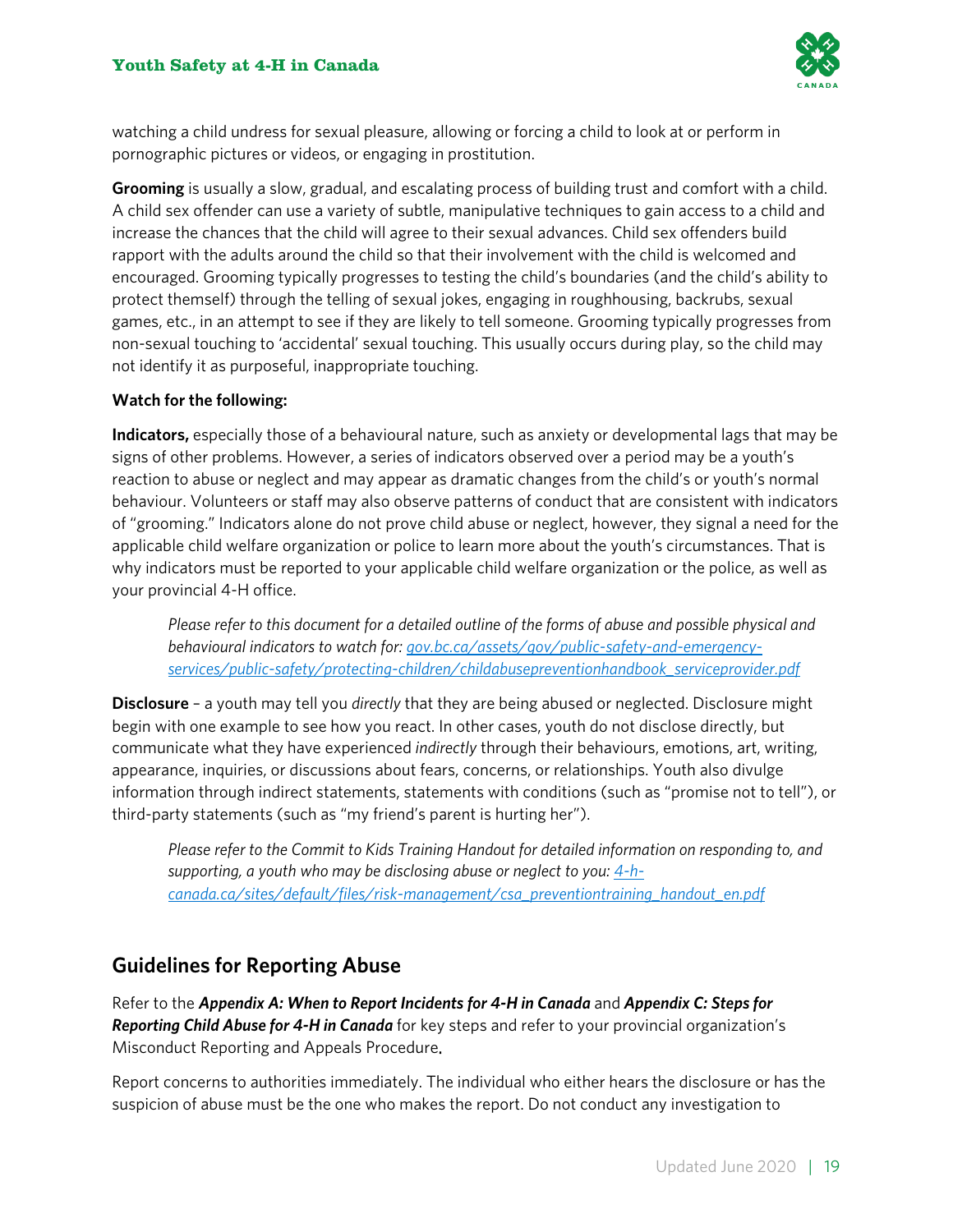

substantiate allegations. This is the role of child protection agencies and police and they will provide direction on notifying parents

As the disclosure or concern came to you as a 4-H leader, you must also complete a confidential 4-H incident report to document that you have made a report to authorities. To maintain the privacy of those involved, only include specifics of the abuse if it warrants follow-up within 4-H. Your report to authorities should include all the information you have.

## <span id="page-19-0"></span>**Transportation Policy**

- 1. Transportation is not part of a leader's role. Parents and guardians are responsible for transporting youth to and from 4-H meetings and events, and for ensuring two (2) trained leaders or screened volunteers are present before departing.
- 2. Personal travel is not considered part of the 4-H program. Families who wish to arrange to carpool with other families do so at their own risk and should review their personal automobile insurance.
- 3. Travel as a club to a sanctioned event is considered to be part of the 4-H program and is insured if the commercial transportation or carpooling is documented in an Activity Plan, is reviewed by the provincial office, and is shared with parents in advance. The Rule of Two applies in each vehicle.

### <span id="page-19-1"></span>**Guidelines for Clubs Travelling to Events**

If the club is travelling to a sanctioned event together, commercial transportation or carpooling must be documented in the Activity Plan, reviewed by the provincial organization, and shared with parents in advance.

Parents and guardians must bring their youth to the agreed-upon meeting place for pick-up after which the Rule of Two applies for commercial transportation or in private carpools. Two (2) trained leaders or screened volunteers (parent drivers must complete screening) must be in each vehicle transporting youth. The driver of the vehicle must be over the age of 21 to ensure an appropriate amount of maturity and driving experience.

### <span id="page-19-2"></span>**Insurance**

**Commercial Vehicles:** Trained leaders must confirm that all commercial vehicles have adequate collision and liability insurance.

**4-H Owned:** Staff, trained leaders, and screened volunteers registered with 4-H will have additional 4- H liability insurance when using a 4-H owned vehicle for official business or programs.

**4-H Rented Vehicles:** If an incident were to occur with a 4-H rented vehicle driven by staff, trained leaders, or screened volunteers for official business or programs, the insurance would be applied in the following order:

- 1. the vehicle owner's automobile insurance;
- 2. any additional coverage purchased through the rental agency or from the credit card used for the rental; then
- 3. the 4-H non-owned auto policy.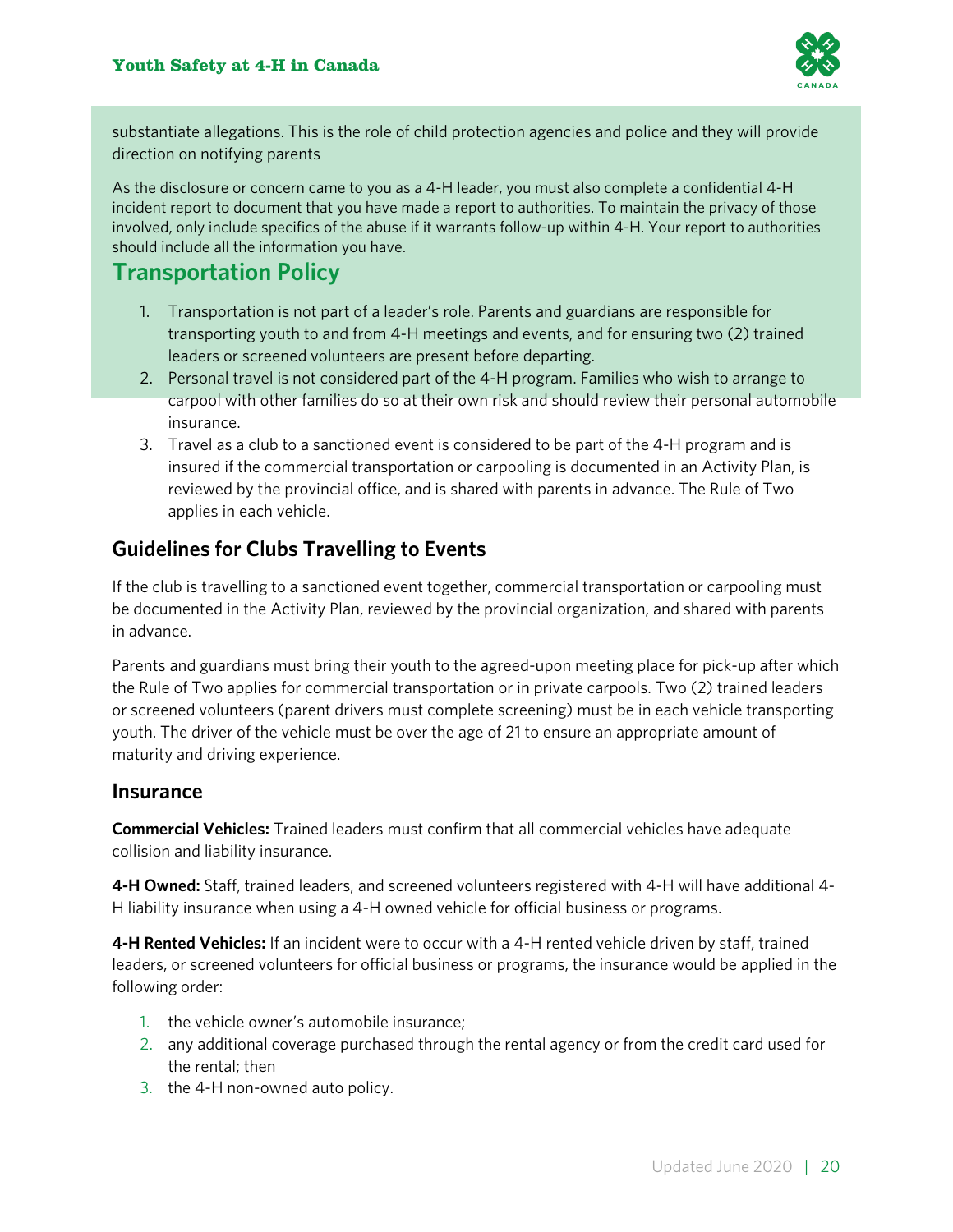

**Carpooling in Personal Vehicles:** Because of the way auto insurance is organized in Canada, it is the vehicle owner's auto insurance that responds first for any injury to an individual or physical damage to their vehicle or another vehicle. **4-H does not have auto insurance coverage**. 4-H staff, leaders, volunteers, and parents or guardians who use their vehicles to drive youth for a planned event should check with their insurance broker about using their vehicle in this way, and ensure that they have adequate liability insurance. Parents and guardians should be made aware that there is no additional coverage through 4-H.

## <span id="page-20-0"></span>**Youth Travel Policy and Procedures**

- 1. There are scenarios where youth may be without adult supervision when travelling by air, train, or bus to an event or program. The scenarios are:
	- o Travelling by air, train, or bus to and from interprovincial, national, or international events
	- o Travelling by air, train, or bus to and from a central meeting place within Canada to join up with a 4-H group travelling to a national or international event
	- $\circ$  When selected nationally or provincially to participate as a 4-H representative in a conference or event hosted by another organization

### <span id="page-20-1"></span>**Youth Travel Procedures**

**When youth travel alone**, the following procedures apply:

- The minimum age for youth travelling on their own is 12 for domestic travel, and over the provincial age of majority (18 or 19) for international travel.
- Travel arrangements must be shared with youth and their parents or guardians well in advance, and permission forms must be signed and returned to the program organizers.
- Youth must be supervised at departure and arrival points by a leader, staff, parent, or guardian, or other adult authorized by the family.
- When youth are received at their destination the program will commence and supervision policies will apply.

**While travelling as a group** (such as to a national conference or part of a Club to Club Exchange), the following procedures apply:

- While youth are travelling by air, train, or bus to meet up with the larger group, youth may travel some portion on their own (see above) or with only one (1) chaperone, as they are in a public setting. Whenever possible, the chaperone must apply the Rule of Two to avoid being one-on-one in vulnerable situations. For example, if the youth becomes ill, they must engage another adult or transportation staff for assistance.
- When the youth or group reaches the program, the club, hosting chaperones, and staff will follow the supervision policy and ratios.
- If a travel issue arises and an emergency stay at a hotel is required, youth and chaperones must have their own accommodation and must follow the Rule of Two to the best of their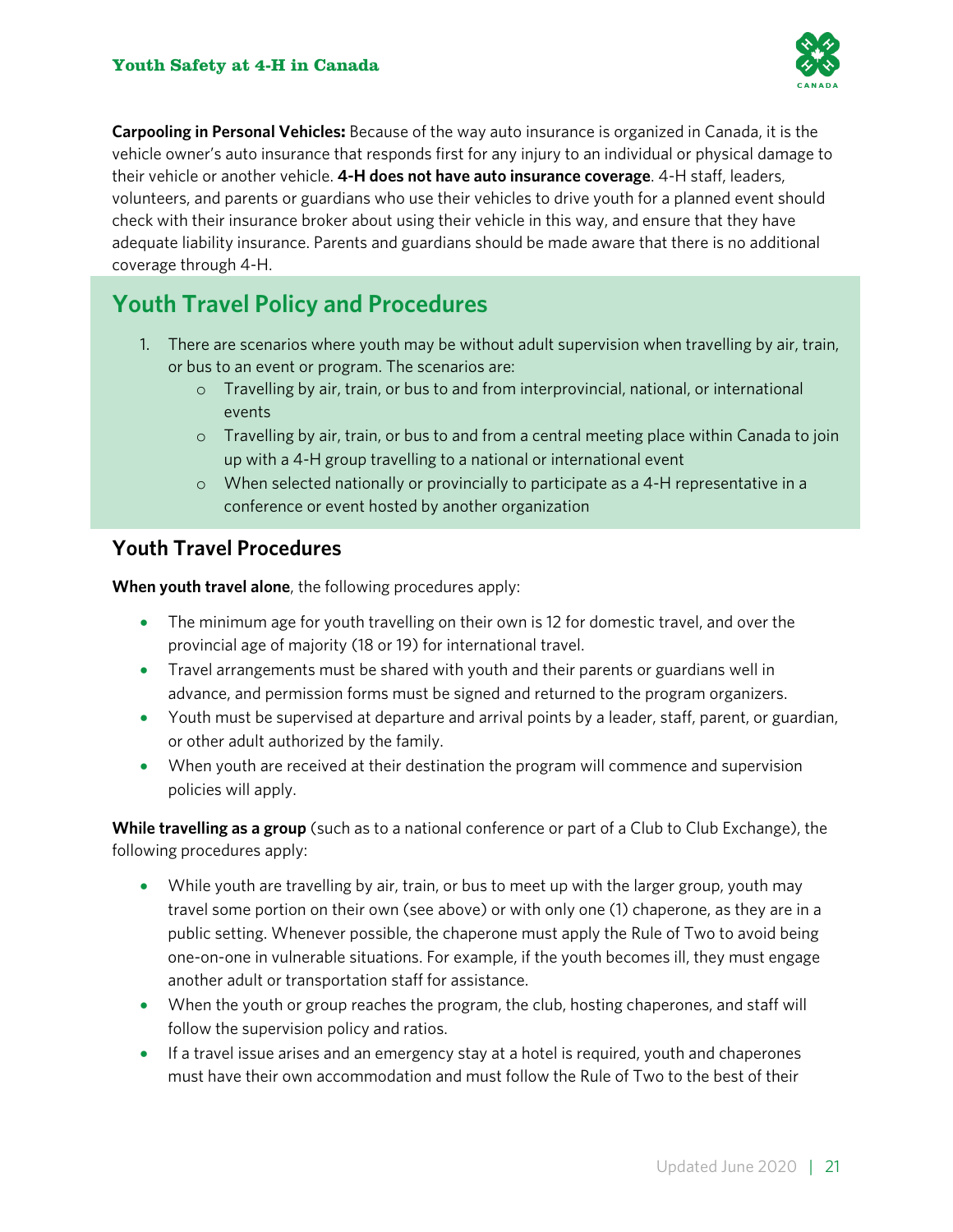

ability. For example, if only one (1) chaperone is present, they could engage hotel staff to assist with room checks, as well as gather to meet and eat in public spaces.

If a youth chooses to **travel independently before or after the sanctioned event**, permission from the parents must be obtained in writing and must outline how the youth will connect to the 4-H event. Any insurance coverage provided through 4-H will only cover the specific dates of the sanctioned event. Please refer to your provincial organization's [Safety Assessment and Management Procedures](#page-25-0) for details on completing an Independent Travel and Waiver form.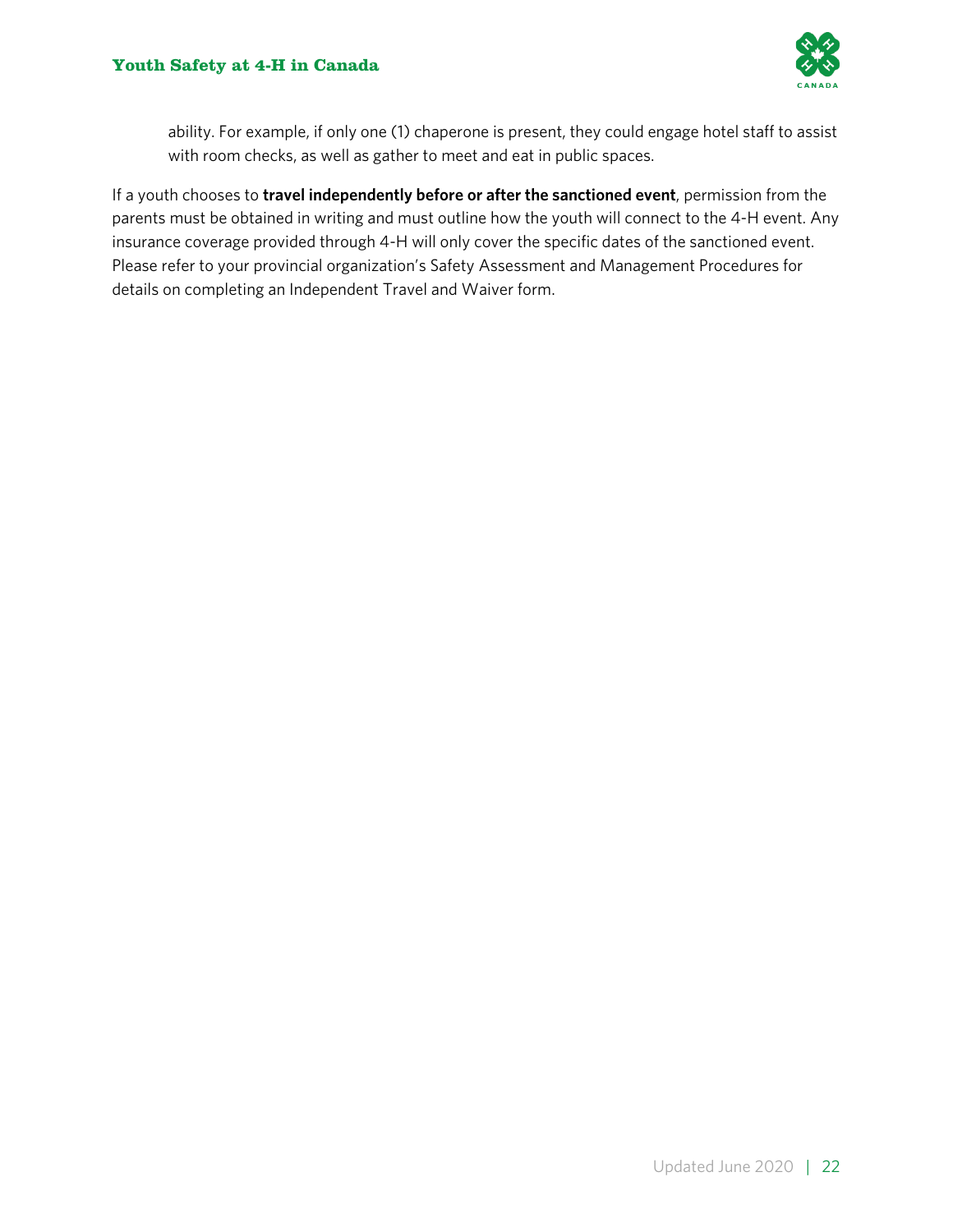

## <span id="page-22-0"></span>**Appendix A: When to Report Incidents for 4-H in Canada**

Leaders and staff have a responsibility to document concerns. Reports may also be submitted by concerned youth, parents, or the public.

Use the below table to determine when an Incident Report is required.

| <b>ISSUE</b>                                                | <b>NOT REPORTABLE</b>                                                                 | <b>REPORT USING AN</b><br><b>INCIDENT REPORT FORM</b>                                                                |
|-------------------------------------------------------------|---------------------------------------------------------------------------------------|----------------------------------------------------------------------------------------------------------------------|
| <b>Suspect abuse</b><br>or child in<br>harms way            | N/A                                                                                   | Always. Notify authorities<br>and then follow Duty<br>to Report process.                                             |
| <b>Complaint</b><br>about behavior<br>or a decision         | Complaint or conflict<br>addressed at local<br>club or event with<br>quick resolution | Behavior not aligned<br>with Code of Conduct<br>(misconduct) or additional<br>support needed to<br>resolve the issue |
| <b>Conflict between</b><br>youth or adults                  | Complaint or conflict<br>addressed at local<br>club or event with<br>quick resolution | Repeated issue or behavior<br>raises safety concerns                                                                 |
| <b>Accident or illness</b><br>involving any<br>participants | Very basic first aid<br>treatment. Note<br>to parents.                                | Illness, injury, mental<br>health concern, or if a<br>vehicle is involved.                                           |
| <b>Property damage</b>                                      | Easily repaired                                                                       | Unexpected, may<br>involve insurance                                                                                 |
| <b>Risk to 4-H</b><br>reputation<br>and image               | N/A                                                                                   | Always                                                                                                               |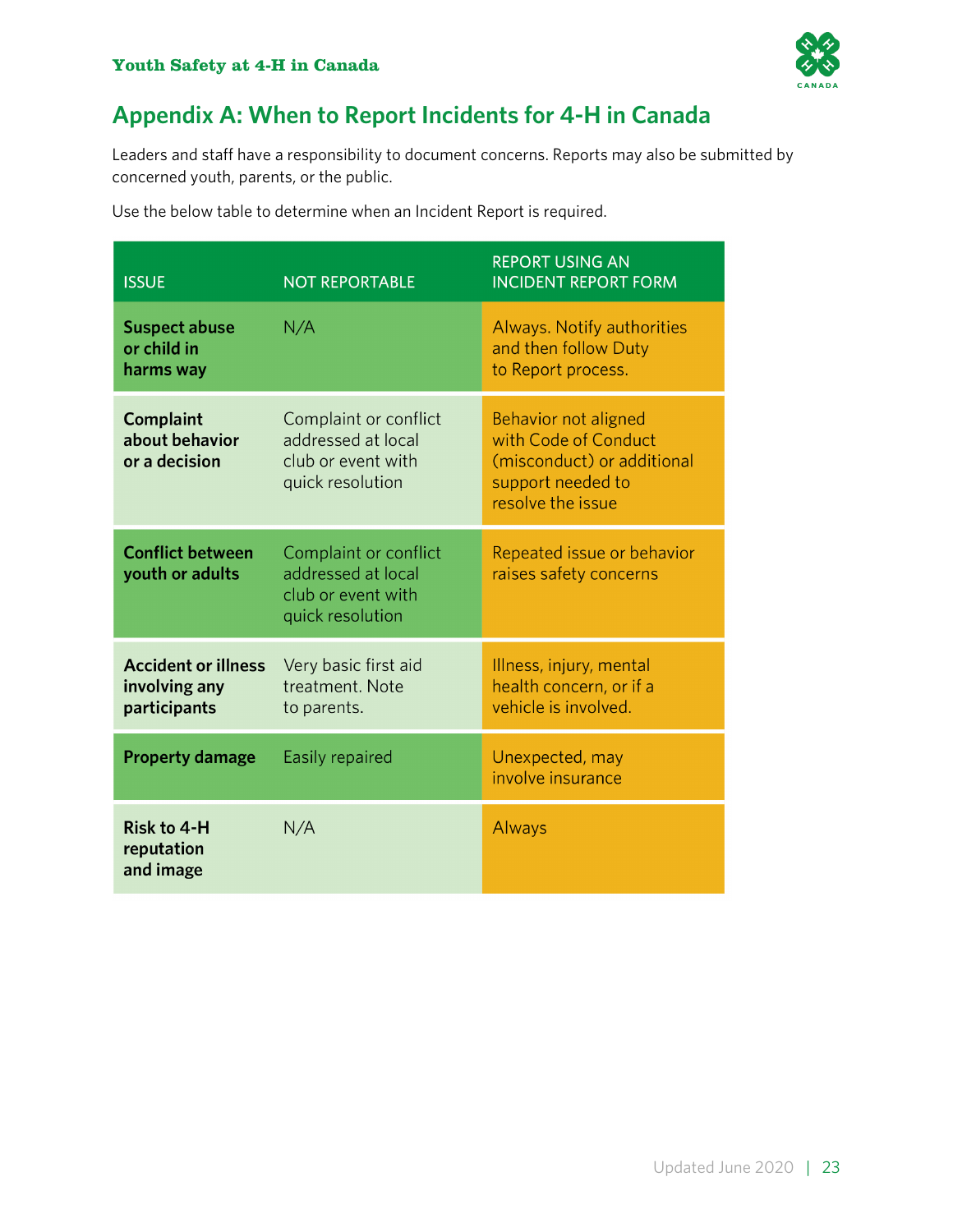

## <span id="page-23-0"></span>**Appendix B: Steps for Incident Reporting for 4-H in Canada**

Leaders and staff have a responsibility to document concerns. Reports may also be submitted by concerned youth, parents, or the public.



#### **LEGEND**

- Reportable Incident
- Documentation of Report
- Actions by Provincial 4-H Organization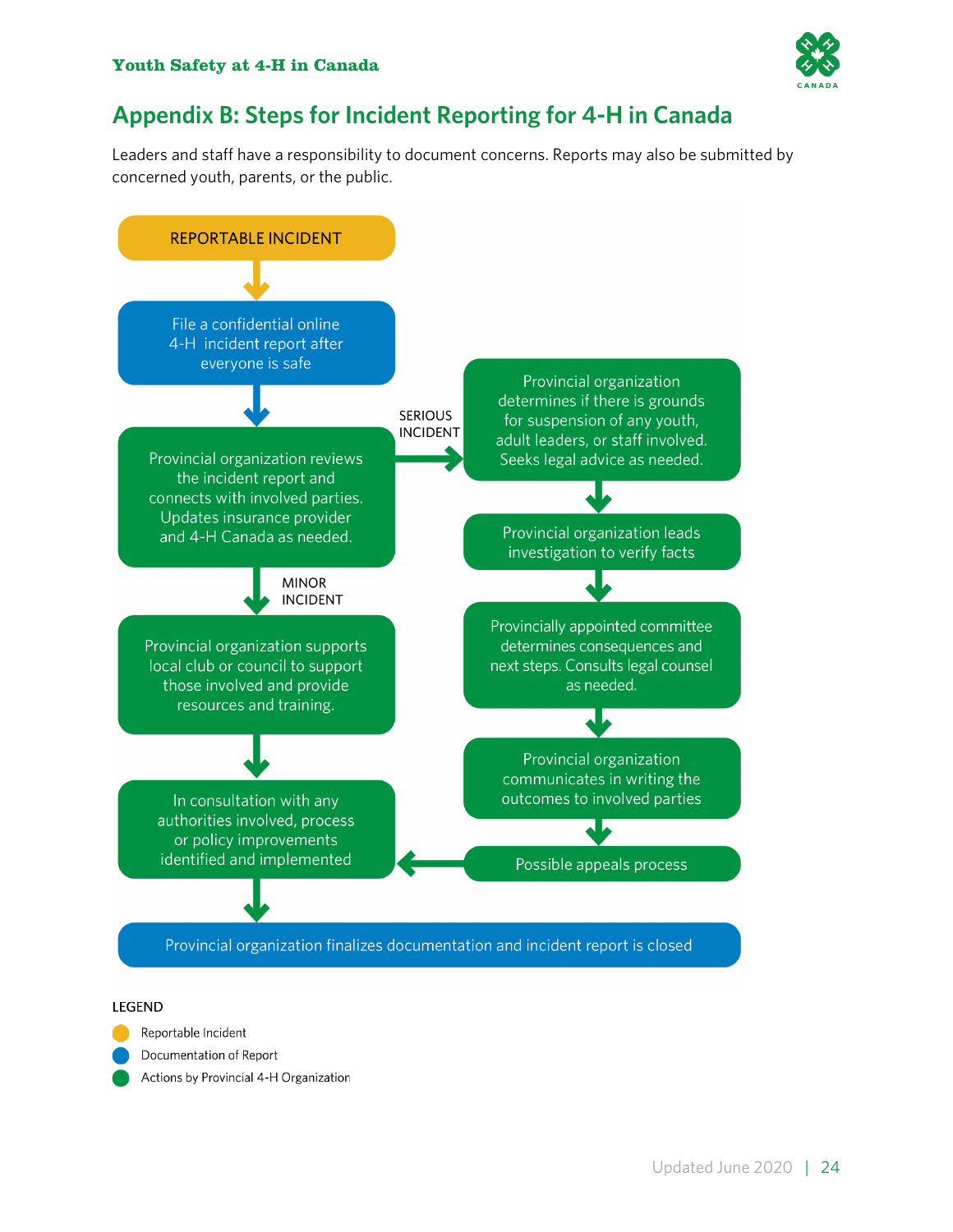

## <span id="page-24-0"></span>**Appendix C: Steps for Reporting Child Abuse for 4-H in Canada**

The safety of all children must always be ensured in the process of reporting abuse.

4-H Canada guidelines are based on the best practices developed by the Canadian Centre for Child Protection.



- Documentation of Report
- Actions by Provincial 4-H Organization
- Actions by Authorities